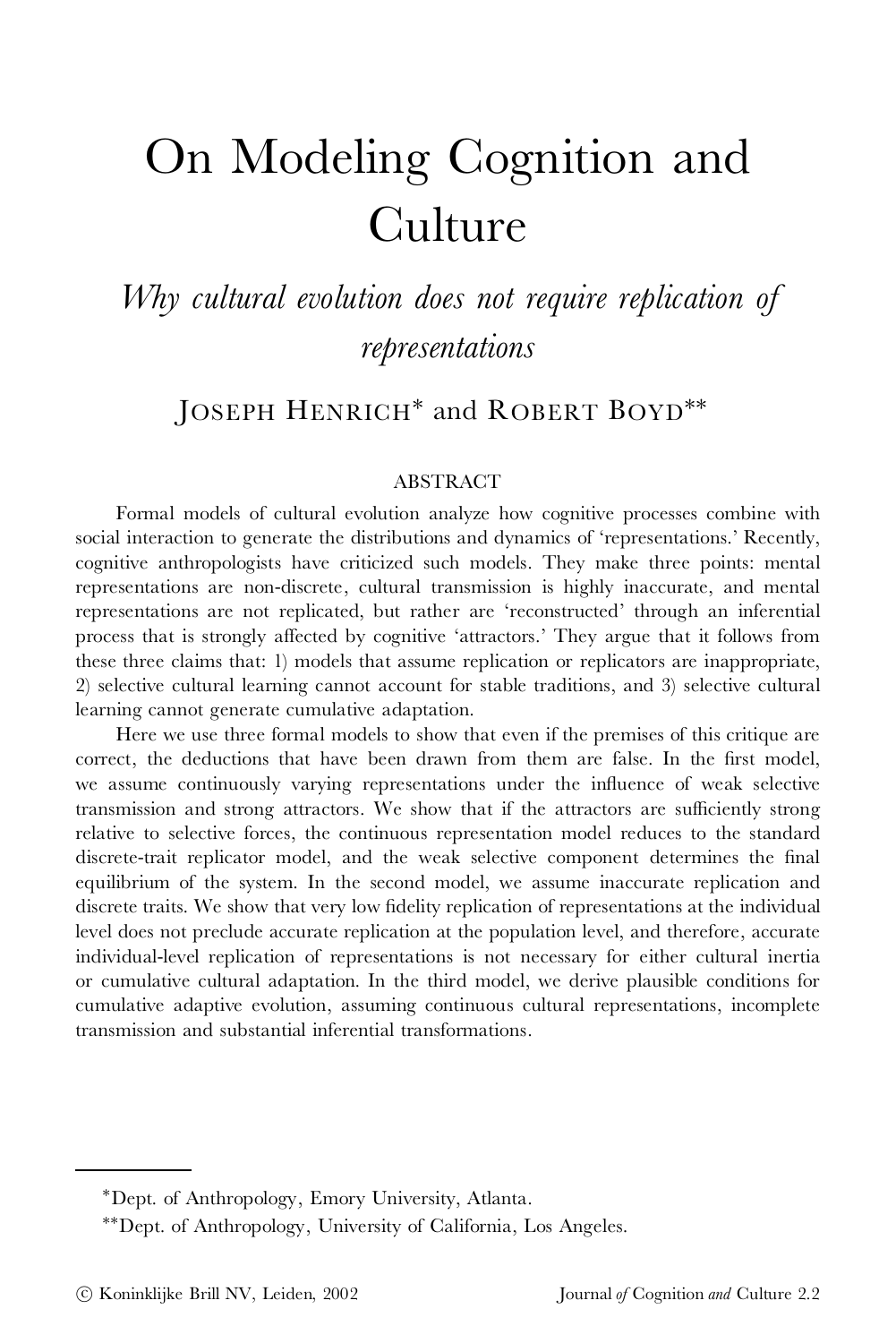# **Introduction**

Formal models of cultural evolution (e.g. Boyd & Richerson 1985) provide an important tool for understanding cultural phenomena. Culture is shaped by both psychological processes that determine how people think and feel, and social processes that determine how people interact, whether they succeed or fail, and if they live or die. Formal cultural evolutionary models can combine cognitive and affective processes with patterns of social interaction to generate explicit predictions about the distributions and dynamics of 'representations' — ideas, beliefs, schemas, or mental models. With such predictions, empirical data on behavior and beliefs from populations can be used to select among alternative models, or among the cognitive and social components of these models, in a manner that informs our understanding of cognition and connects laboratory experiments with real life (e.g. Henrich 2001).

Recently Sperber (1996), Atran (2001, 2002), and Boyer (1994, 1999) have argued that these "Neo-Darwinian" models<sup>1</sup> are inappropriate for studying cultural evolution because they are "based on a serious distortion of the relevant facts" (Sperber 1996:118). They identify three interrelated problems with such approaches: First, cultural transmission processes are usually incomplete and imperfect, so, unlike genetic systems, accurate replication rarely occurs. Replication is the exception, rather than the rule. Second, unlike DNA replication, inferential processes "transform" these representations during their transmission and reconstruction. This suggests that *mutation-like* processes are much more important than *selectionlike* processes in shaping cultural variation. Third, unlike genes, cultural representations are rarely discrete units, suggesting that the idea of a 'replicator' (or meme) makes little sense for most types of cultural representations.<sup>2</sup>

<sup>&</sup>lt;sup>1</sup>These scholars use the term "Neo-Darwinian" for such models even when they are explicitly derived from disease epidemiology (Cavalli-Sforza & Feldman 1981:46-53), learning theory (see Boyd & Richerson 1985, Chapter 4), or cognitive psychology (Lumsden & Wilson 1981).

<sup>&</sup>lt;sup>2</sup>While such characterizations apply to the informal theorizing of memeticists (e.g. Dawkins 1982, Dennett 1995 or Blackmore 1999), they are wide of the mark for much formal cultural theory. Boyd and Richerson (BR 1985:75) explain that there is no need to assume particulate "units" in order to build evolutionary models (BR 1985:70-75), and 19 of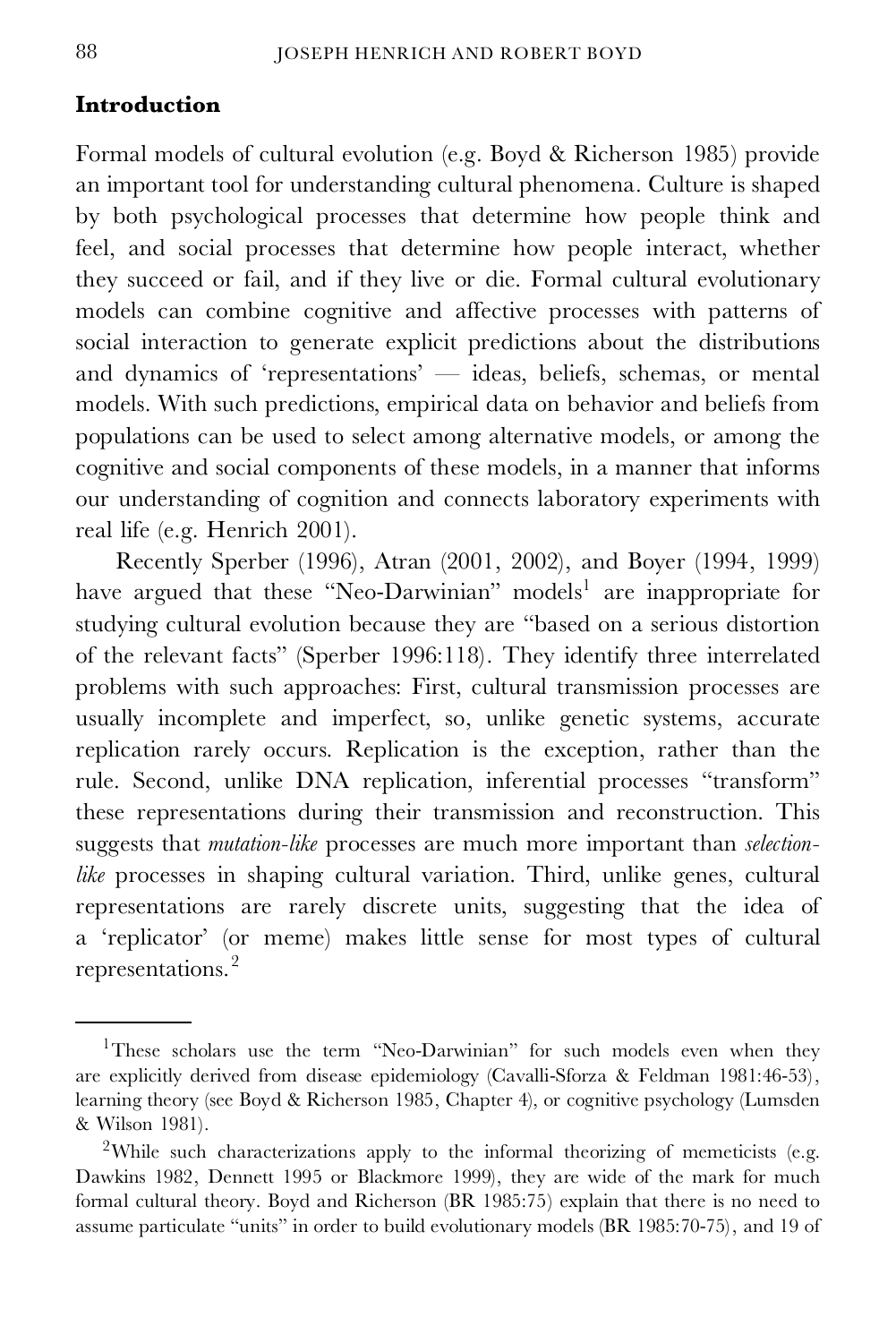Building on these three points, these authors have claimed: First, because representations are non-discrete, using replicators and replicator dynamics is entirely inappropriate for culture systems (Sperber 1996: 101-103; Atran 2002: Chapter 8, 2001). Second, because of the high levels of inaccuracy and the incompleteness, selective cultural transmission itself does not lead automatically to 'cultural inertia' — the existence of social groups in which individuals share a set of relatively stable representations (Sperber 1996: 118). From this, Sperber (1996: Chapter 5) further asserts that inferential transformations create 'strong cognitive attractors' that swamp any influence from the selective components of cultural evolutionary processes.<sup>3</sup> Such attractors create powerful forces that overwhelm the weaker effects of selective processes, and, therefore it is argued, selective processes do not usually generate adaptive cultural evolution.

Whether social learning is low fidelity, non-discrete and strongly affected by cognitive transformations are empirical matters, although it is plausible that Atran and Sperber are correct for a wide range of cultural domains. However, the deductions they make from these assumptions are matters of logic, and here we use three mathematical models to

the 38 models presented in their book are continuous (non-discrete) trait models that allow for an arbitrary amount of transmission error. Similarly, Cavalli-Sforza and Feldman (CSF 1981) devote one of their five chapters entirely to continuous trait models. These continuous models allow for substantial error and other forms of non-replication. BR also explicitly distinguish public representations from mental representations (though using different terminology) throughout their book, and repeatedly specify the inferential transformation between observed behavior and representation formed. For example, in describing one model, they write, "The offspring uses each model's actual behavior [public representation] to estimate [make inferences about] his or her cultural variant [mental representation]" (1985:75-79) . They also make explicit reference to much research in psychology on the nature of social learning. After a review of the psychological literature, especially Bandura's work on social learning, they specify the following pathway: Modeled events  $\rightarrow$  Attention Processes  $\rightarrow$  Retention Processes  $\rightarrow$  Motor Reproduction  $\rightarrow$  Motivation Processes  $\rightarrow$ Matching. Of the 396 references, 101 were by psychologists, or published in psychology journals. Chapters 4 and 5 discuss how cognitive structures — what Sperber (1996) would later call "attractors" — bias cultural change so that some outcomes are more likely than others, and even use some of the same examples as Boyer (1999).

<sup>&</sup>lt;sup>3</sup>Atran (2001) refers to attractors as "cognitive elicitors." Boyer (1999) speaks of "triggered representations," arguing that these channel cultural evolution onto "cognitive tracks."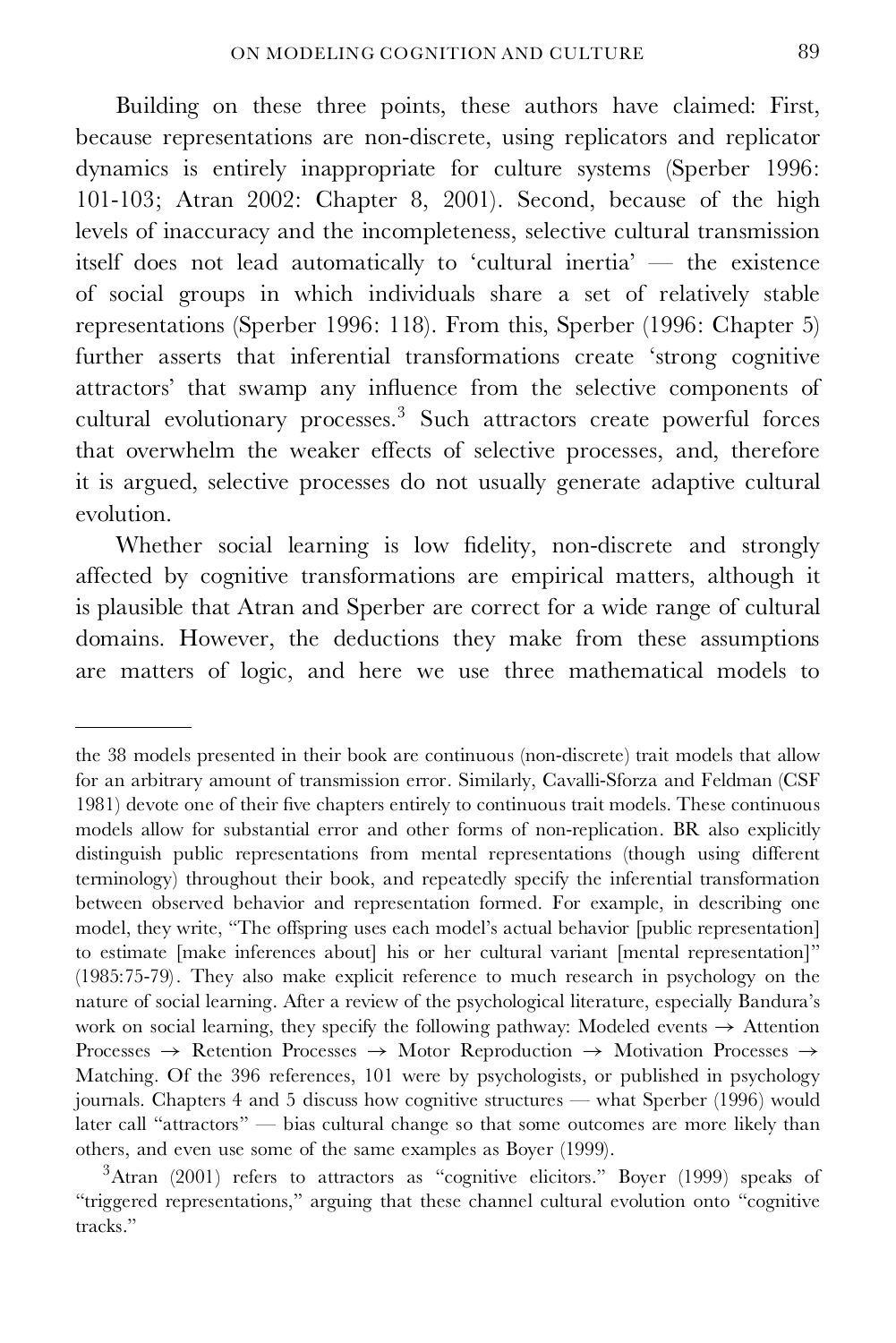show that these deductions do not follow from their assumptions. In the first model, we assume continuously varying representations under the influence of weak selective transmission and strong attractors. We show that if the attractors are sufficiently strong relative to selective forces, the continuous representation model reduces to the standard discrete-trait replicator model, and the weak selective component determines the final equilibrium of the system. In the second model, we assume representations are discrete, but that replication is very inaccurate. We show that very low fidelity replication of representations at the individual level does not preclude accurate replication at the population level, and therefore, accurate individual-level replication of representations is not necessary for selective forces to generate either cultural inertia or cumulative cultural adaptation. In the third model, we assume continuous (non-discrete) cultural representations, incomplete transmission and substantial inferential transformations. Despite these assumptions, the model shows that adaptive cultural evolution is likely in empirically plausible conditions — predictions derived from this model have been tested elsewhere using ethnographic data (Henrich 2002).

# **Model 1: Strong attractors give rise to discrete replicators**

Formal models of cultural evolution have made use of both continuous and discrete representations of cultural variation, depending on the situation. Sperber, Atran and Boyer reject the use of discrete-representation models. At the same time, they emphasize the role of intra-individual cognitive transformations of representations ('strong attractors'), and argue that, by comparison, selective cultural processes have little or no effect on the epidemiology of representations (e.g. Sperber 1996: Chapter 5). In this section, we analyze a simple model that assumes continuous representations, strong attractors and weak selective forces. We show that this model reduces to discrete-representation replicator-dynamics in which the weak selective forces determine the ultimate outcome. The stronger the cognitive attractors are relative to the selective transmission forces, the better is the discrete-replicator approximation. Therefore, assuming that human cognition gives rise to more than one attractor per domain, it is inconsistent to simultaneously advance the idea of strong attractors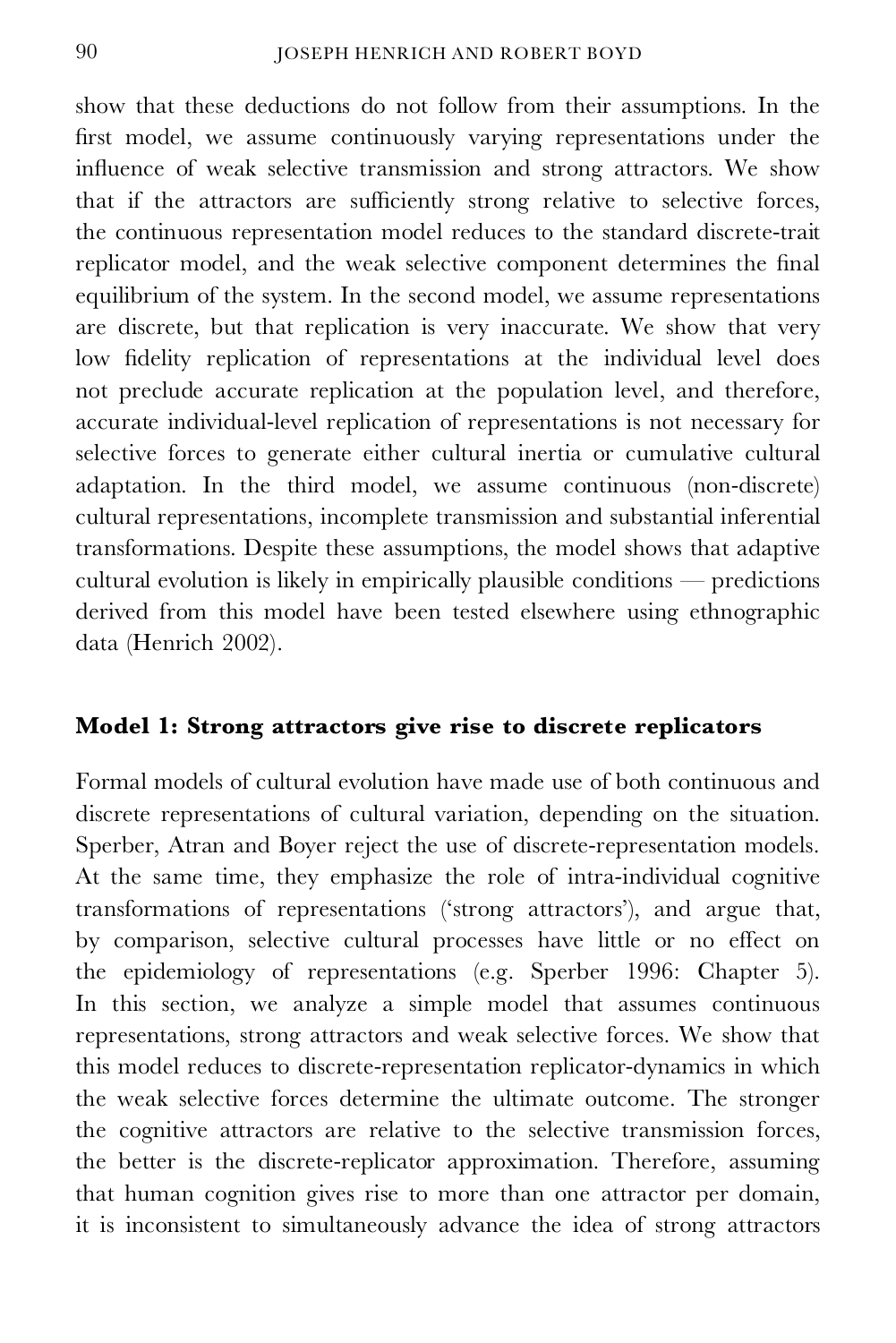(or 'cognitive tracks' or 'triggered representations) and to reject the use of discrete-representations in models.

Here we study the evolution of the distribution of mental representations in a population. We assume that each individual's mental representation in this domain is a single real number,  $x$ , between zero and  $1<sup>4</sup>$ Individuals holding different representations (i.e. different values of  $x$ ) behave differently on-average, or in Sperber's terminology, generate different "public representations." During each time period, people in the population observe the behavior of another individual, infer the mental representation of the model from his or her behavior, and adopt this inference as their own representation.<sup>5</sup> Following Sperber, cognitive 'attractors' strongly bias the inferential process that underlies social learning  $-$  an individual whose model has a representation  $x$ , on average, infers a representation that is nearer to one of two attractors. In particular, we assume that the attractors are  $x = 0$  and  $x = 1$ , and that an individual who observes a model with representation x infers a representation  $x + \Delta x$ , where  $\Delta x < 0$  for  $x < m$  and  $\Delta x > 0$  for  $x > m$ . We assume that  $\Delta x$  has the form shown in Figure 1.

The following example illustrates how domain specific cognition might create multiple attractors. Suppose individuals at Attractor-0  $(x = 0)$ perceive the Moon as a self-aware, conscious, entity with goals, emotions, and motivations — thus the Moon's behavior can be understood using folk psychology (Leslie 1994). This means that the quantity  $(1 - x)$  tells us the degree to which an individual attributes the Moon's shape, color, position and movements to underlying goals, emotions or motivations, or to what degree the Moon's goal-driven actions influence events and individuals, such as weather, tides, personal moods, werewolves, etc. In contrast, individuals with  $x = 1$  (those at Attractor-1) see the Moon as simply a big rock, lacking goals, consciousness, and emotions. These individuals attribute the Moon's color, shape and movement to the effects of non agentic interactions with light, and other mindless bodies, governed by physical laws that operate throughout the Universe. Any effects the Moon

<sup>&</sup>lt;sup>4</sup>We restrict the x to [0, 1] only for simplicity of exposition. Representations that varied over other ranges, or multidimensional variable produce the same basic result.

<sup>5</sup>For the moment we do not allow individuals to observe a sample models and make use of the pattern of observed behavior in the sample. We return to this question below.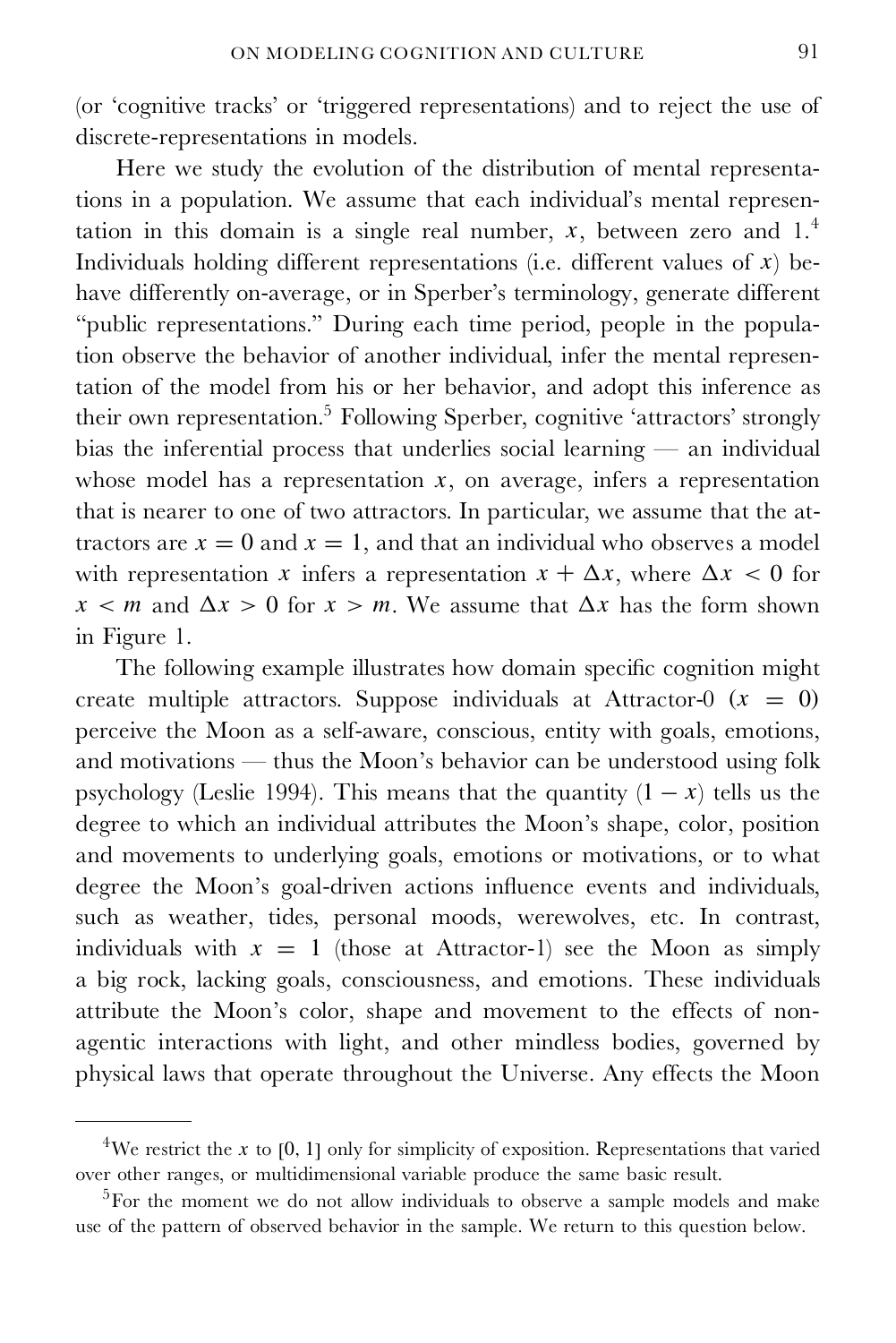

Figure 1. Graphical representation of the assumptions in Model 1. A learner who observes a model with representation, x, infers a representation  $x + \Delta x$ , where  $\Delta x = -\beta_0 x$  if  $x < m$  and  $\Delta x = \beta_1(1 - x)$  if  $x > m$ . This creates a strong force that shifts representations in the population toward attractors at 0 and 1. The probability that an individual is chosen as a model is  $1 + sx$ . This selective transmission process creates a weak force that increases the frequency of larger values of  $x$  in the population.

has on things such as tides, moods and calendars, are merely unintentional consequences of the moon's mass and movement. Now, it is possible to imagine Moon-concepts that mix these poles  $(1 \ge x \ge 0)$ . One could believe, for example, that the moon's movement and shape are out of its control (governed by physical laws), while its color or hue expresses its mood, which in turn influences the weather. Or, perhaps the Moon's color is 23% controlled by its emotions and 77% controlled by the laws of light refraction. One might also believe that on Tuesdays and Thursdays the Moon is a goal-oriented agent, on Mondays, Wednesdays and Fridays the Moon is a big rock, and on the weekends these two alternate minute by minute. Such beliefs might seem odd to us because they violate intuitive expectations, and would consequently be transformed by cognitive attractors. In contrast,  $x = 1$  or 0 are "easier to think." To capture this example in a formal model, the underlying mental representations,  $x$ , would likely need to be a multi-dimensional vector, and the analysis represented below could be easily adapted to such representations — none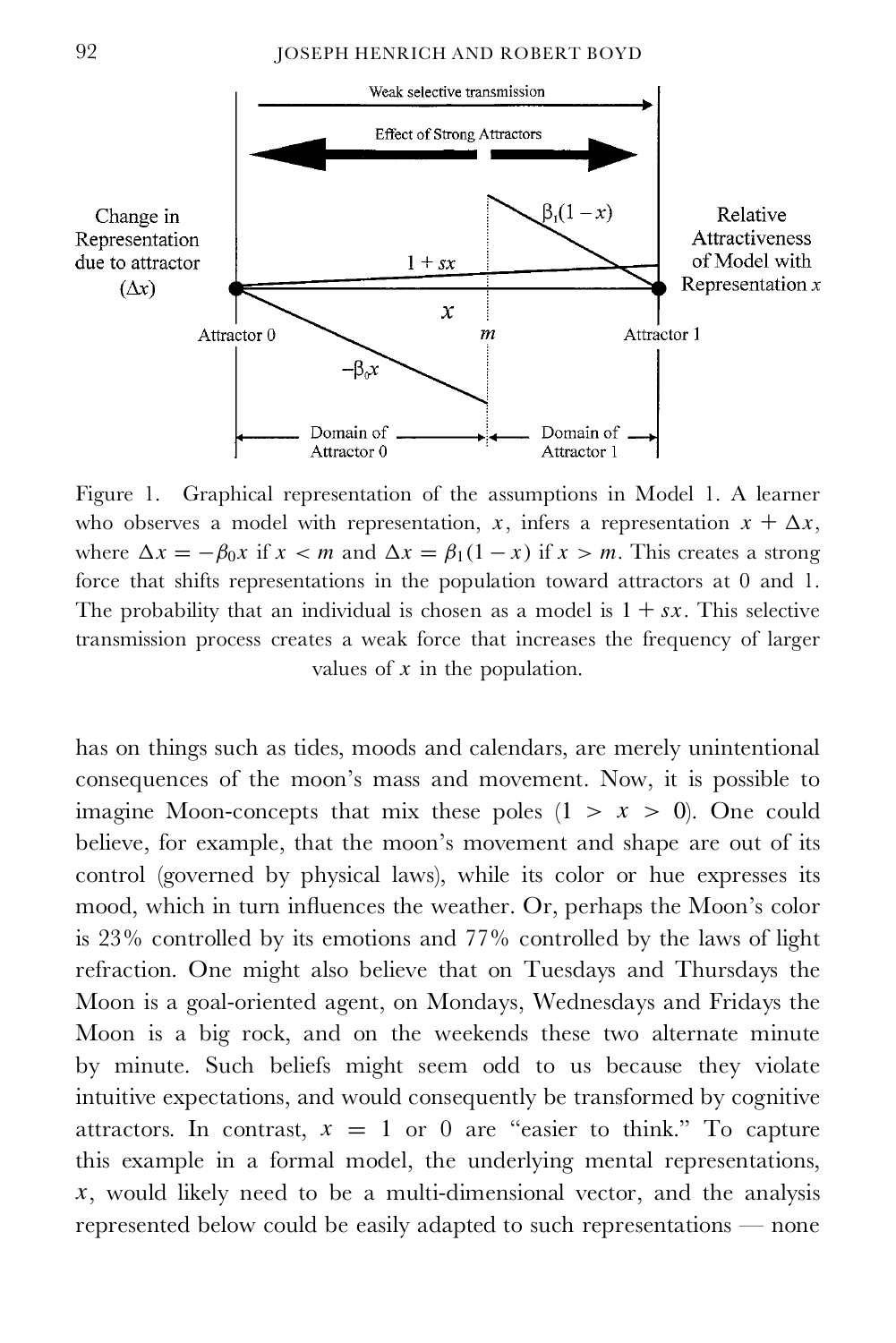of the qualitative findings would change. However, to keep the presentation tractable, we will limit our analysis to one-dimensional  $x$  variables.

A second example illustrates how an attractor might be represented by a single quantitative dimension. Young and Burke (1998) have shown that an overwhelming majority of the share cropping contracts in Illinois are one of two types: In some communities the farmers and the landowners split the crop yield, while in other communities the landowners receive two shares for every one received by the farmer. Interestingly, despite wide variation in land quality within communities, there is little variation in share cropping contracts within communities. Let us suppose that we were studying a population of farmers in this region, and that  $x_i$  is individual i's mental representation of the fair or appropriate share for the land owner in a share-cropping contract. We scale these representations so that Attractor-0  $(x = 0)$  is a 1 : 1 share, while Attractor 1  $(x = 1)$ represents a 2 : 1 share. Cognitively, such attractors might arise because integer ratios involving numbers that humans intuitively understand are easier to represent and remember than other ratios (e.g., 1.38 : 3.13). When a person is observed to use other contracts, he or she is often thought to be using (and thinking about) one of the two focal contracts.

We also assume that individuals are selective in picking their cultural models — that is, in deciding on whom to focus their inferential processes. In particular, we assume individuals focus on people with higher values of x. Individuals with higher values of x might have more success, interact more, or be more salient for other reasons. This assumption about human psychology is well founded: A substantial amount of evidence from both laboratory and field research demonstrates than humans pay particular attention to, preferentially interact with, and tend to imitate successful/prestigious individuals (Henrich & Gil-White 2001 summarize this evidence and lay an evolutionary foundation). Using our above example, it could be that individuals who believe in a 2 : 1 contract have more success, on average, than individuals who have other mental representations, and that their relative success will make them preferred models. We let  $w_i$  be the likelihood that individual i is selected as a model, and assume that there is a positive correlation between  $x_i$  and  $w_i$ .

We analyze this model using the Price Equation (Price 1970). This equation (1) says that the mean change in the mean of *any* property of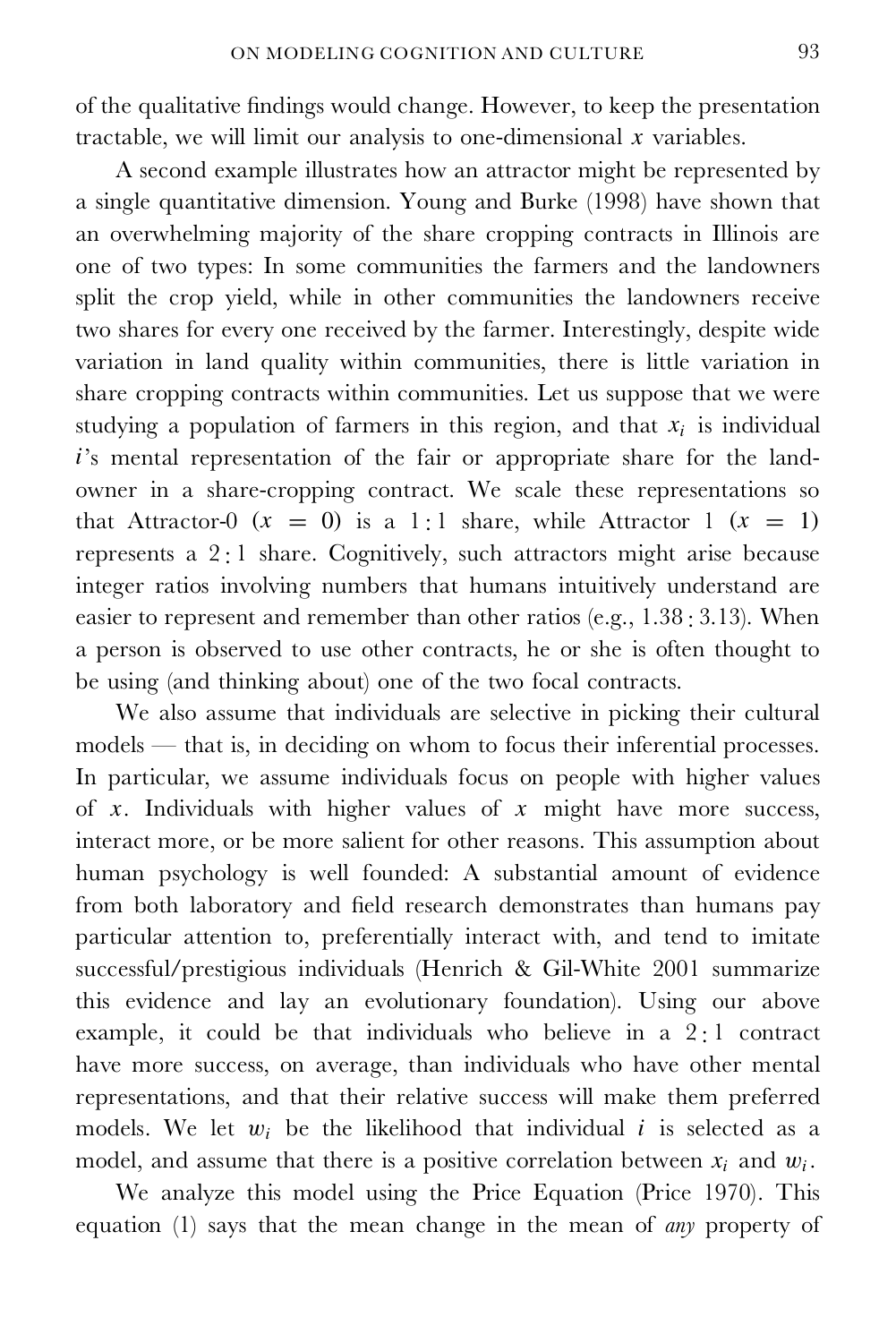a population of things, genes, mental representations, or the hydrogen atoms in the Andromeda galaxy, can be decomposed into two parts: the extent to which the properties of things covary with the effect of selection, $6$ and the rate at which the things themselves change with time. There are no assumptions about replication fidelity, discreteness or underlying distributions. This form is particularly useful here because it partitions the change in a population of mental representations into the effect of selecting particular cultural models ("selective transmission") from the effect of inferential processes ("incomplete inference").

$$
\bar{w} \Delta \bar{x} = \underbrace{\text{Cov}(w_i, x_i)}_{\text{Selective Transmission}} + \underbrace{E(w_i \Delta x_i)}_{\text{Incomplete Inference}} \tag{1}
$$

 $\Delta \bar{x}$  is the change in the average value of x in the population per time step,  $\Delta x_i$  captures the effect of the cognitive attractors, and  $\bar{w}$  is the average replicability of the  $x_i$  values carried in the minds of the *n* individuals in the group.

Another useful property of the Price equation is that it makes it easy to deal with populations that are structured into groups (Price 1972). Here, we divide the population into two groups, one for each domain of attraction, and express the dynamics for the change in the average value of  $x$  in each domain of attraction. Group 0 is composed of individuals whose mental representations are less than  $m$ , and group 1 contains those individuals whose mental representations are greater than m. Let  $\bar{x}_i$  and  $\bar{w}_i$  be the mean value of x and the mean replication rate for group j, and let  $x_{ji}$  and  $w_{ji}$  be the mental representations of the *i*th individual in group *j*. Then we can rewrite (1) as follows:

$$
\bar{w}\Delta\bar{x} = \text{Cov}(\bar{w}_j, \bar{x}_j) + E(\bar{w}_j \Delta\bar{x}_j)
$$
\n(2)

That is, the change in the mean value over the whole population can be decomposed into the covariance between group means and group mean replication rates, and the average change within each group. But, notice that the average change within each group has the same form as the left hand side of the Price equation. Thus, we can apply the Price equation

<sup>6</sup> In the form expressed here we have assumed that the *x*'s proportional representation from one time step to the next is a function of its relative replicability (or fitness) and its current representation in the population.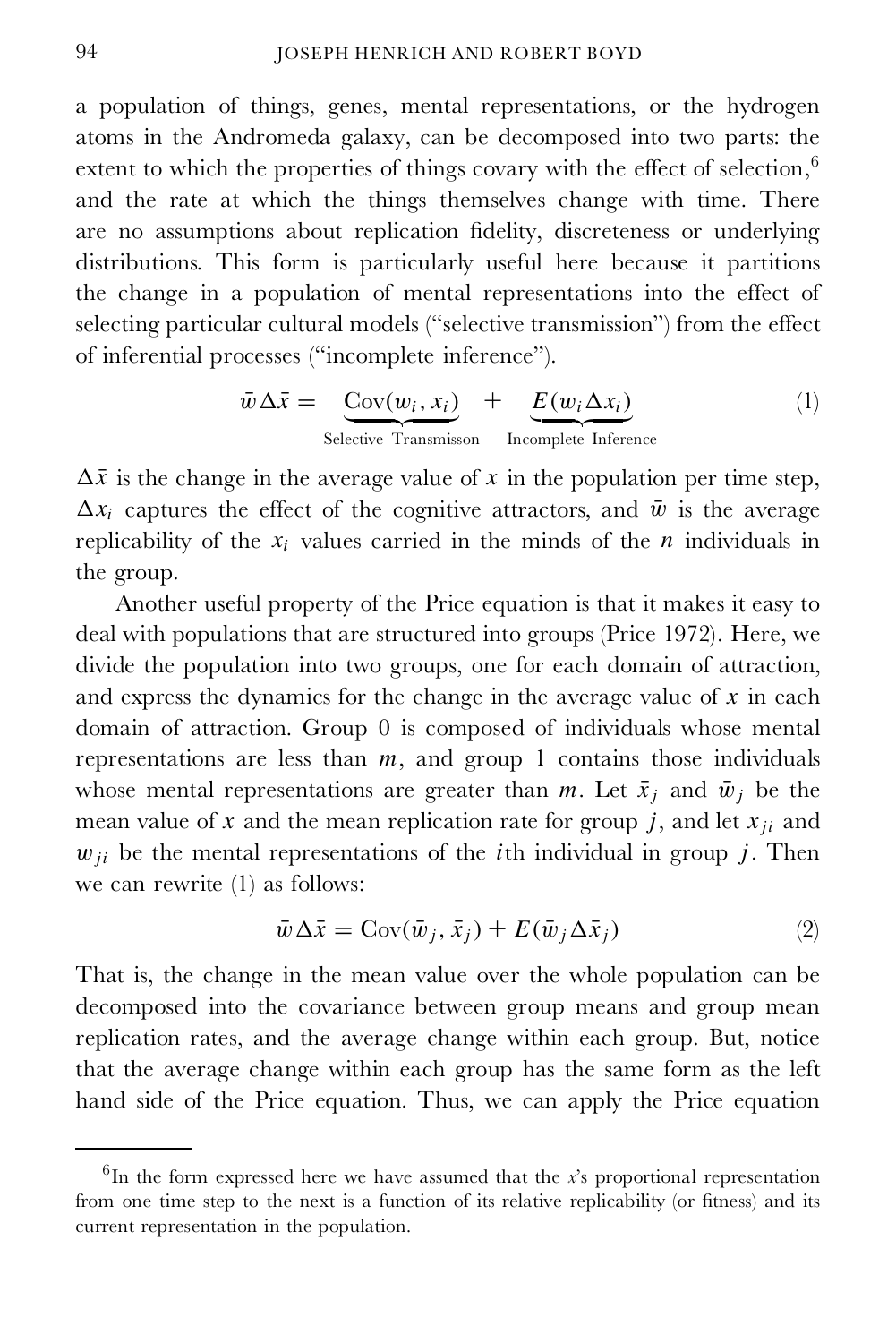again, this time to the dynamics *within* each group — substituting the expressions given in (3) into the expectation term in (2).

$$
\bar{w}_j \Delta \bar{x}_j = \text{Cov}(w_{ji}, x_{ji}) + E(w_{ji} \Delta x_{ji}) \tag{3}
$$

The covariance term gives the change within the groups due to the psychology of model selection, and the second term gives the change within each group due to inferential transformation by attractors.

Now we make use of the specific form of the inferential transformation shown in Figure 1. In group 0,  $\Delta x_{0i} = -\beta_0 x_{0i}$ , and in group 1,  $\Delta x_{1i} = \beta_1(1 - x_{1i})$ . Further, assume that an individual's likelihood of being selected as a model depends linearly on their value of  $x_{ji}$  so that  $w_{ii} = 1 + sx_{ii}$ . With these assumptions

$$
\bar{w}_0 \Delta \bar{x}_0 = -\beta_0 \bar{x}_0 + s \big( \text{Var}(x_{0i}) - \beta_0 E(x_{0i}^2) \big) \approx -\beta_0 \bar{x}_0 \tag{4}
$$

and

$$
\bar{w}_1 \Delta \bar{x}_1 = \beta_1 (1 - \bar{x}_1) + s \big[ \text{Var}(x_{1i}) - \beta_1 (\bar{x}_{1i} - E(x_{1i}^2)) \big] \approx \beta_1 (1 - \bar{x}_1) \tag{5}
$$

If intra-psychic transformations are strong relative to the selective forces  $(\beta_1, \beta_0 \gg s)$ , then the first terms on the right-hand sides of (4) and (5) will dominate the dynamics and determine the equilibrium values of the mean values of  $x$  in each group.

We can now write down the approximate epidemiological dynamics for the entire population. First, let  $p$  be the fraction of individuals in group 1 and  $1 - p$  the fraction of the population in group 0. Then, substituting  $(4)$  and  $(5)$  into  $(2)$  yields:

$$
\bar{w} \Delta \bar{x} \approx \underbrace{\left[ p(\bar{w}_1 \bar{x}_1) + (1 - p)(\bar{w}_0 \bar{x}_0) - \bar{x} \bar{w} \right]}_{\text{Covariance Term from (2)}} + \underbrace{\left[ p\beta_1(1 - \bar{x}_1) - (1 - p)\beta_0 \bar{x}_0 \right]}_{\text{Expectation Term from (2)}}
$$
\n(6)

Because the  $\beta$ 's are so much larger than s, the dynamics of the system will be initially governed by the attractors:  $\bar{x}_0$  will rapidly evolve toward zero,  $\bar{x}_1$  toward one, and thus  $\bar{x} \approx p$ . Substituting these values into (6) gives the following equation for the approximate dynamics after this initial period:

$$
\Delta \bar{x} \approx \Delta p \approx \frac{p(\bar{w}_1 - \bar{w})}{\bar{w}} \tag{7}
$$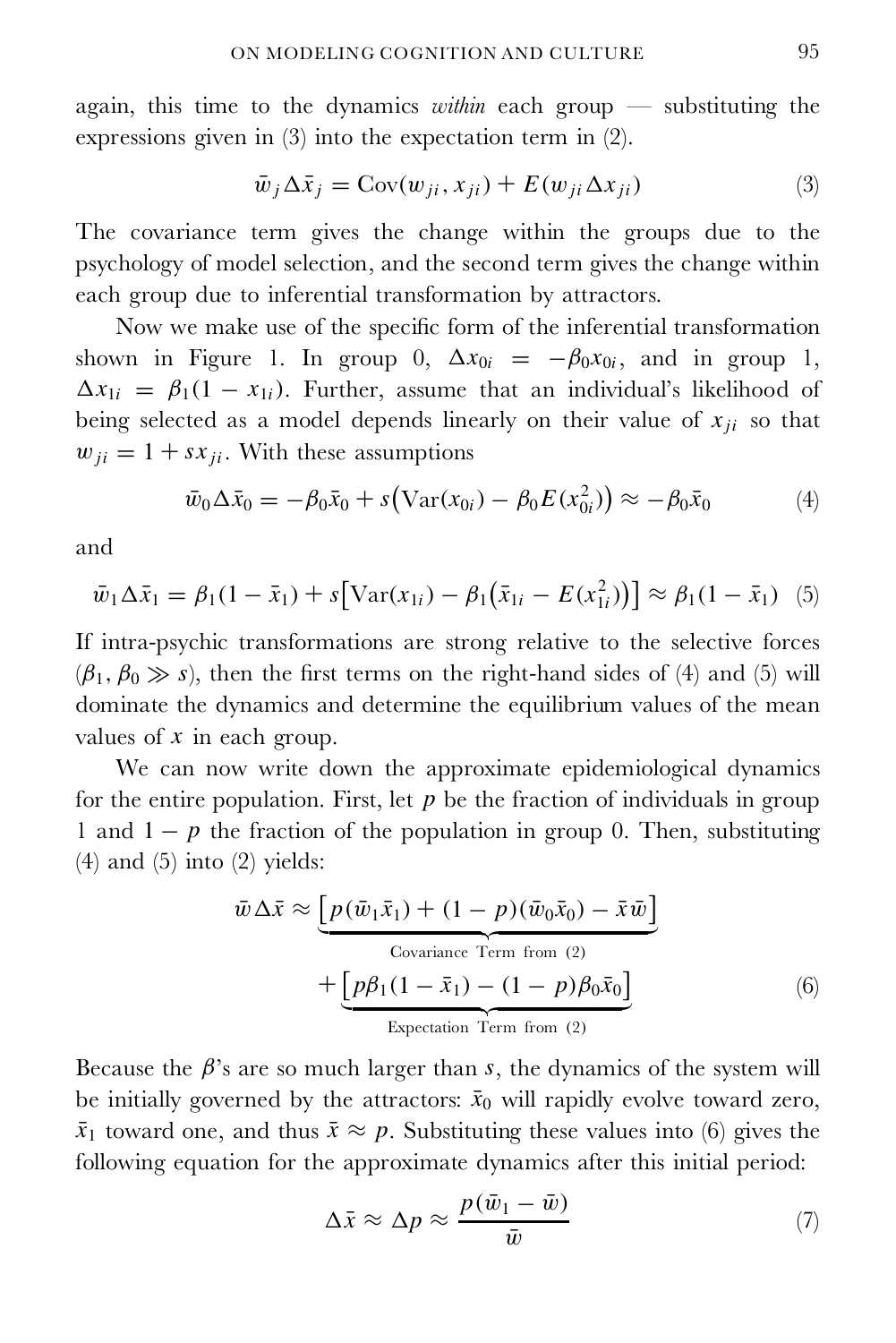Equation (7) is the standard formulation for discrete-trait replicator dynamics. With this formulation, we see that the longer-term dynamics and the final equilibrium,  $\bar{x} = 1$ , are determined by selective cultural transmission and approximated with standard replicator dynamics. The stronger cognitive attractors are relative to selective cultural transmission, the *better* the discrete replicator approximation.

These findings are very general. Elsewhere, we (in prep) show this nding applies to more than two attractors, for a wide range different intra-psychic transformations, and to representations in any number of dimensions. There we also discuss the effect of more complex forms of selective cultural transmission.

Numerical simulations of the model indicate that the approximate analysis derived above is quite accurate. In our simulation, we assumed an initially uniform distribution of  $x_i$  in a finite population. For parameters,  $n = 200, \beta_0 = \beta_1 = 0.50, s = 0.05$  and  $m = 0.60$ , Figure 2 shows the dynamics of the average value of x in group 0  $(\bar{x}_0)$ , the average value of x in group 1  $(\bar{x}_1)$ , the mean of x (overall:  $\bar{x}$ ) for one run of the simulation, the mean value of  $x$  for 10 simulations, and the predictions of replicator dynamics. As assumed above,  $\bar{x}_0$  goes rapidly to 0 and  $\bar{x}_1$  goes rapidly to 1. The trajectory of  $\bar{x}$  from one run of the simulation shows the random



#### **Time**

Figure 2. Results from simulating model described in text. The overall evolution of the population is very well approximated by a discrete model in which only weak selective forces are present.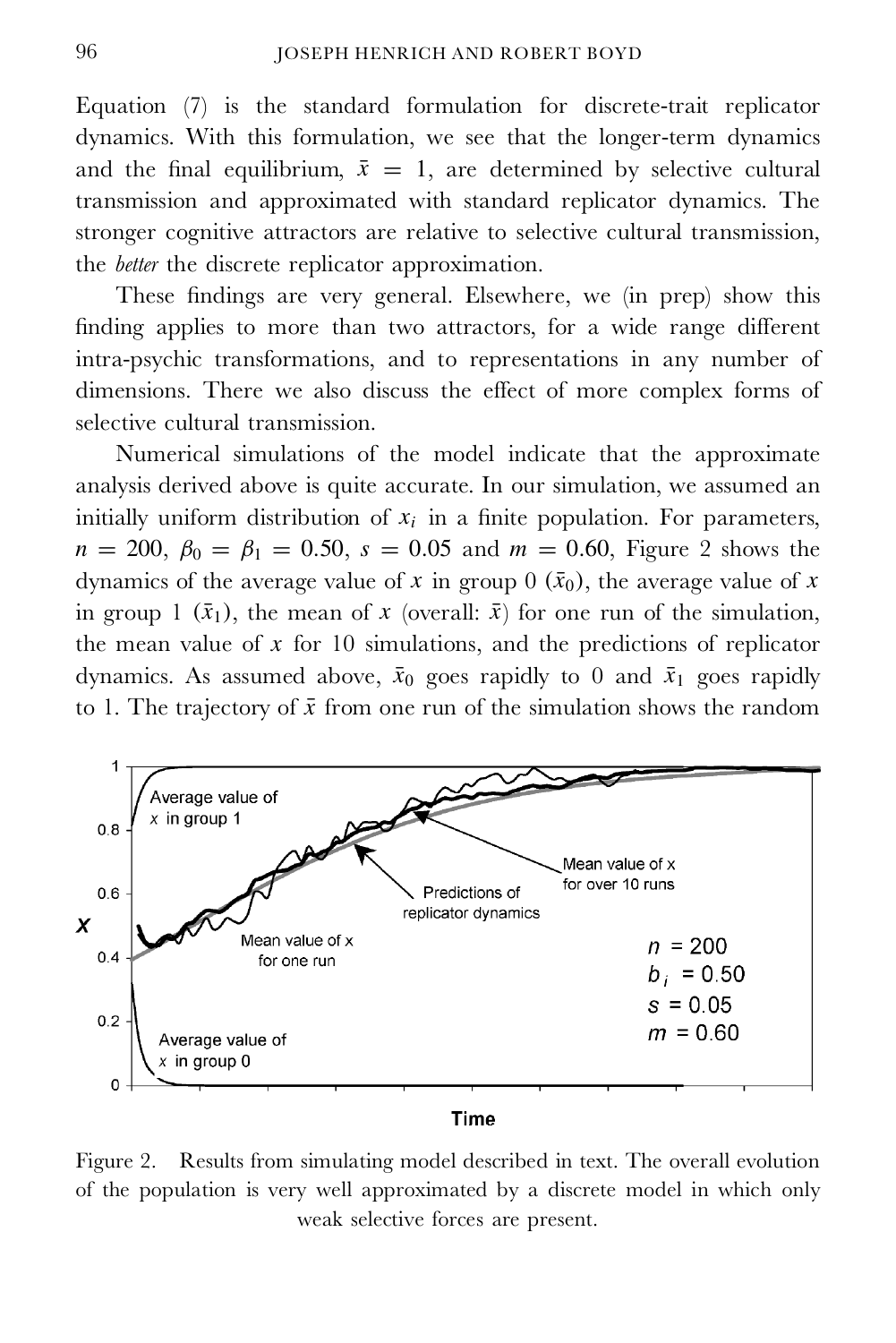effects of drift produced by nite populations, but still clearly tracks the replicator approximation. Across 10 simulations, the effects of drift are averaged out and replicator dynamics tracks  $\bar{x}$  quite closely. A series of simulations with a variety of parameter combinations confirms the findings derived above. In addition, it shows how cultural drift is affected by *s*, *n* and  $m$ . As  $n$  decreases, the force cultural drift increases, making it more likely for  $x$  to drift into Domain 0. If  $s$  gets too small, drift is also more likely to drive  $x$  to zero. As  $m$  gets large,  $x$  values are more likely to drift into Domain 0 and be driven to zero.

# **Model 2: Cultural inertia and cumulative cultural adaptation can occur even when inference is inaccurate**

In this second model, we explore the effect of inaccurate replication. We assume that cognitive processes generate strong attractors, but that inferences, based on the available public representations, are highly inaccurate. We use discrete-representations to show that, even when transmission delity is very low, cultural transmission can still create cultural inertia and adaptive cultural evolution.

Much of the confusion about whether selective cultural transmission can produce cultural inertia, shared traditions, and adaptive evolution arises from a failure to appreciate the differences between cultural and genetic evolution. In genetic evolution both evolutionary inertia and the possibility of gradual cumulative cultural change have the same cause: accurate, unbiased genetic replication. In sexual species like humans, each individual has two parents and this has important consequences for the distribution of genotypes in populations. However, except for extremely rare mutations, each gene is a faithful copy of a single gene carried by a member of the previous generation — genetic replication is very accurate. Moreover, each gene that an individual carries, again with a few exceptions, is equally likely to be included in the individuals' gametes — thus genetic reproduction is unbiased. These properties of genetic reproduction result in Mendel's laws for the distribution of genotypes.

To see how accurate, unbiased replication gives rise to genetic inertia and makes cumulative adaptive change possible, consider a simple genetic system with only two alleles (or genes) at a single locus segregating in a large population. We label them  $A$  and  $a$ . Let  $q$  be the frequency of  $A$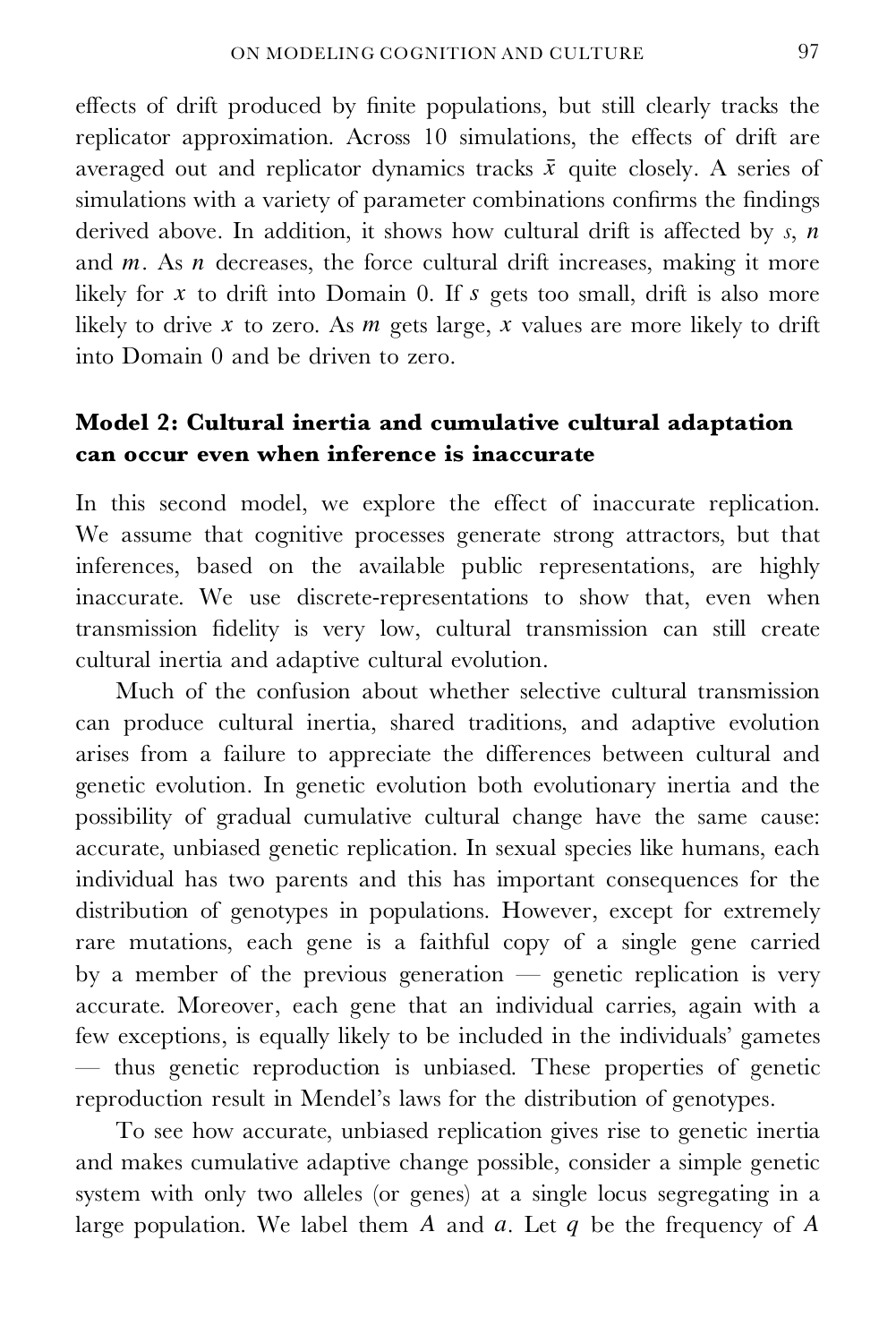before genetic transmission, and  $q'$  the frequency after genetic transmission. Finally, suppose that each allele mutates to the other with probability  $u$ . This means that,

$$
q' = (1 - 2u)q + u \tag{8}
$$

A plot of  $q'$  as a function of  $q$  is a straight line with a slope slightly smaller than one as shown in Figure 3. If the slope were exactly one (i.e., no mutation), then transmission would lead to no change in the population  $(q' = q)$  across the generations. A population that had 80% A alleles before transmission would have 80% after transmission, and a population that had 20% before transmission would have 20% afterward. However, any amount of mutation tends to reduce the frequency of the more common allele, and thus if no other evolutionary processes affect the population it will move toward a state in which both alleles have the same frequency. Because mutations are very rare  $(u \approx 10^{-6})$ , this will occur very, very slowly. Thus, in the absence of other forces, populations will change very slowly, and this explains much genetic inertia. Similarly, as long as natural selection is stronger than mutation, it can generate cumulative adaptation.

By analogy from the process just described, Sperber (1996: 103- 118) and Atran (2001) argue that because cultural replication is highly inaccurate, the social processes of cultural transmission cannot give rise to cultural inertia or cumulative cultural adaptation. Unlike genes, mental representations are not replicated during cultural transmission. Instead, mental representations give rise to behaviors (or "public representations") that are observed by others, who must then *infer* the underlying mental representations that gave rise to the behavior. Because individuals differ and public representations provide incomplete information, this inferential process is, Sperber, Boyer and Atran assert, highly inaccurate.

If they are correct, it does follow that cultural transmission cannot give rise to cultural inertia for the *same* reasons as genetic transmission. To see this, suppose there are only two possible mental representations in some domain, labeled A and B. Each generates different but overlapping distributions of public representations. When cultural learning occurs, naïve individuals, perhaps children, observe a sample of individuals from these distributions, make inferences, and then adopt their own mental representation. Following Sperber, Atran and Boyer, we suppose this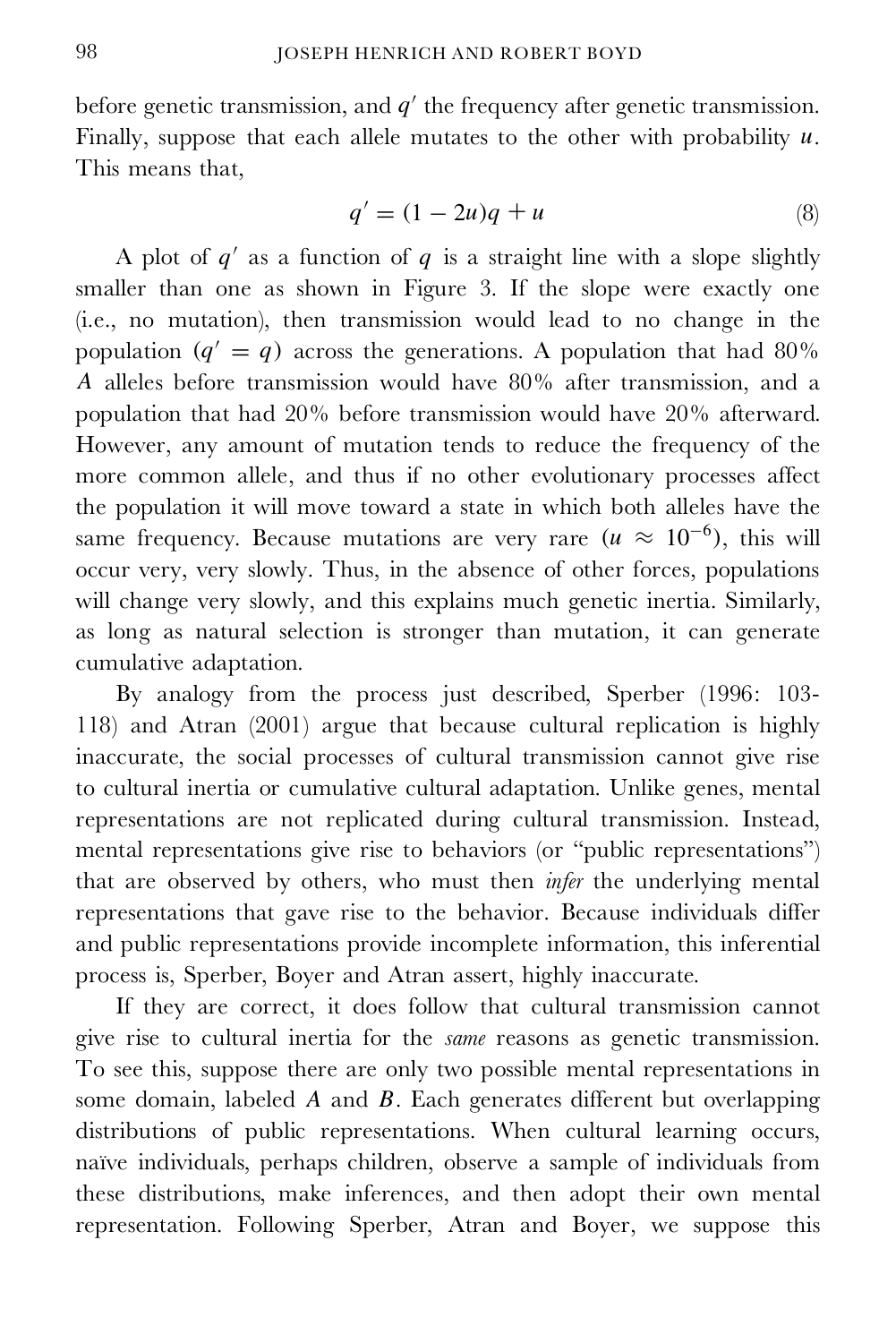

Figure 3. The left hand figure plots the frequency of gene after reproduction,  $q'$ , as a function of the frequency before reproduction  $q$ . As is shown in the right hand part of the figure, mutation tends to drive gene frequencies toward 0.5, but because the mutation rate,  $u$ , is very low, this happens very slowly.

process is very inaccurate; it is governed by equation (8) but now  $u = 0.2$ (5 orders of magnitude larger than the rate genetic mutation). To get a feeling for the magnitude of u, remember that  $u = 0.5$  means that there is no transmission at all — naïve individuals adopt mental representations at random, independent of who they observe. Thus, we are assuming that the acquisition of mental representations is 40% error and 60% transmission. As is shown in Figure 4, very high error rates lead to very different dynamics than accurate replication. Under such high error rates, populations very rapidly converge to a random distribution of mental representations. There is no inertia, and extremely strong selective forces would be required to generate cumulative adaptation.

However, this logic carries the genetic analogy too far. Even if cultural transmission is inaccurate, it does not follow there can be no cultural inertia or cumulative evolution of adaptations. Any transmission process that leads to accurate replication *at the level of the population* will lead to cultural inertia and allow cumulative adaptation. Put another way, any transmission process that produces a plot like that shown in Figure 3 will do the job. The mistake is to assume that the only process that can give rise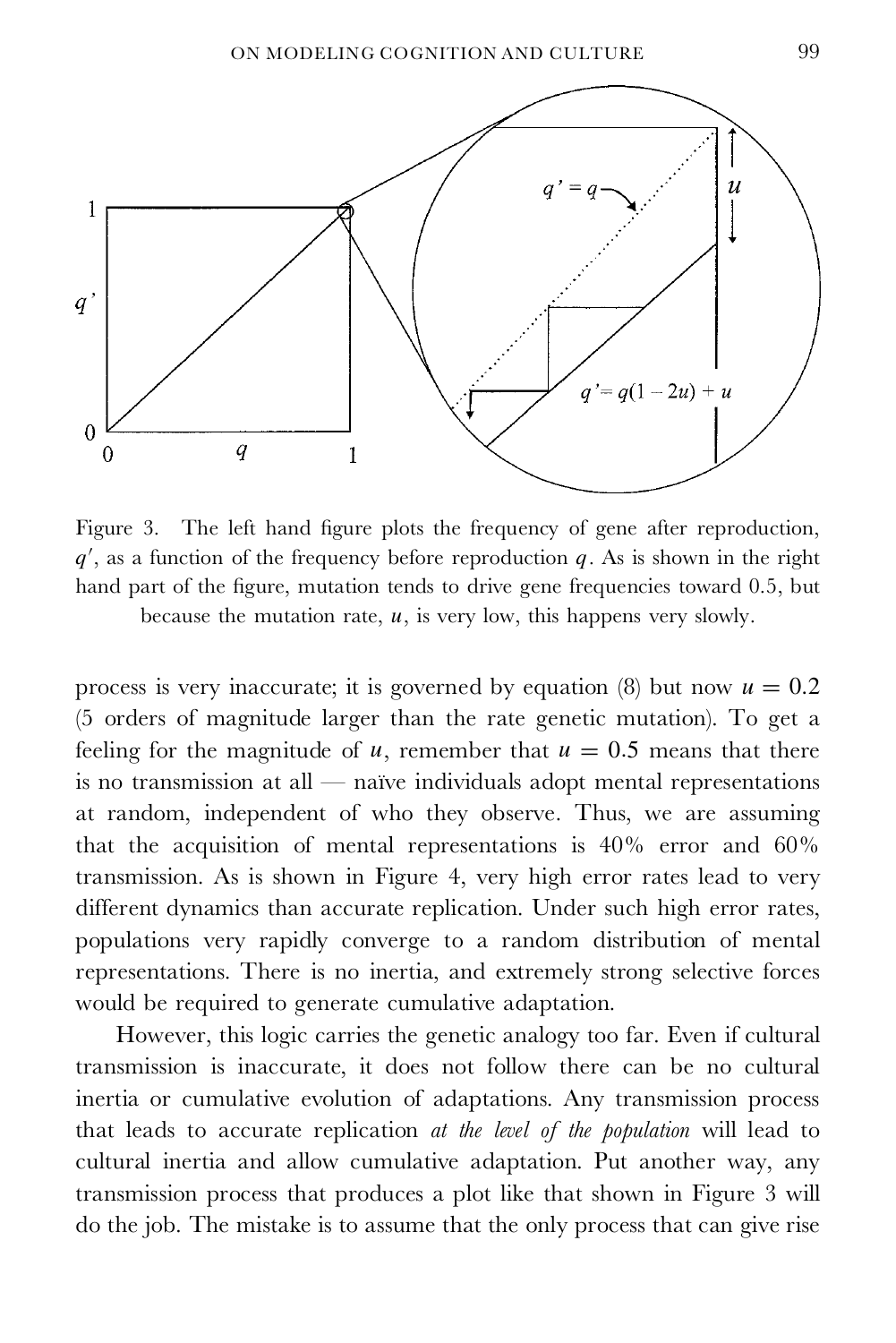

Figure 4. The frequency of representations after reproduction,  $q'$ , as a function of the frequency before reproduction  $q$  when the error rate,  $u$ , is high. As before, errors tend to drive representation frequencies toward 0.5; but, now this occurs very rapidly because the error rate is large.

accurate replication at the level of the population is accurate replication at the level of individuals.

Here we show that a tendency to adopt the more common representation can lead to accurate replication at the population level even when individual inferences are highly innaccurate. Assume that there are two possible mental representations,  $A$  and  $B$ , and that a fraction  $q$  of the experienced population has A. Every naïve individual observes the public representations of  $n$  models and makes inferences about the mental representations that gave rise to these public representations. In each case, this inferential process is subject to frequent errors. The probability of inferring the correct mental representation is  $1 - u$  and the incorrect representation is  $u$ . Thus, the probability,  $p$ , that a social learner infers that any one of the models has mental representation A is:

$$
p = q(1 - u) + (1 - q)u \tag{9}
$$

Finally, suppose that individuals adopt, as their own, the mental representation that they believe is most common among their models. This means that the probability that a naïve individual acquires A, and therefore, the frequency of A after transmission,  $q'$ , is:

$$
q' = \sum_{i>n/2}^{n} \frac{n!}{i!(n-i)!} p^i (1-p)^{n-i}
$$
 (10)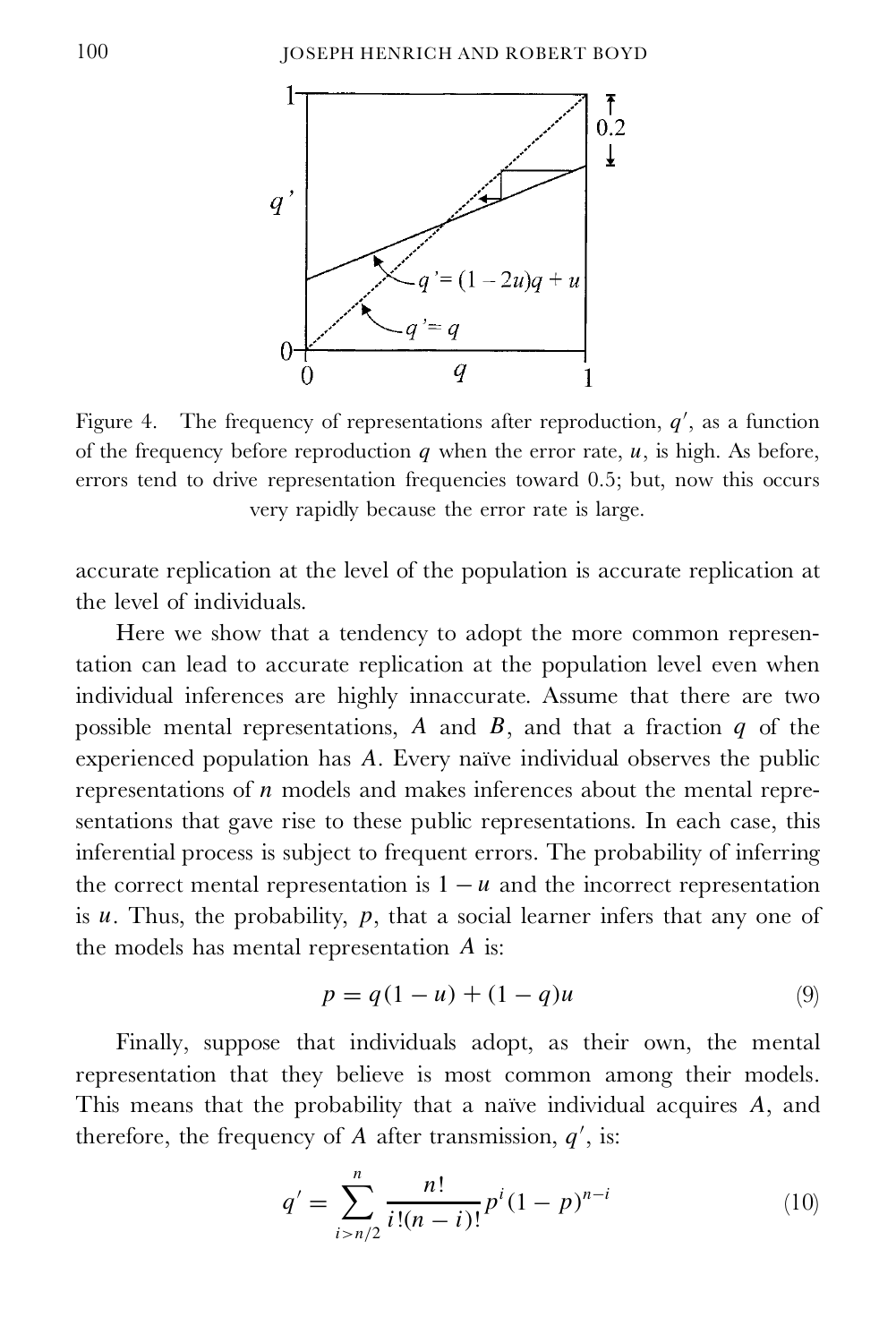Because individuals tend to acquire the more common mental representation, this model is one way to represent a "conformist" bias in social learning.

The conformist bias has well-established theoretical and empirical foundations. Theoretically, evolutionary modeling of the cognitive capacity for conformist transmission suggests that genes leading to a conformist bias in social learning will be supported in virtually any environment that also favors social learning (Henrich & Boyd 1998). Empirically, psychological evidence for conformity from pre-1984 studies is summarized in Boyd and Richerson (1985). Much of recent evidence can be found in Baron et al. (1996), Insko et al. (1985), Smith and Bell (1994), Bond and Smith (1996), and Campbell and Fairey (1989). These studies analyze everything from economic decisions and strategy choice in strategic games to perceptual tasks and food choices. Moreover, by analyzing the dynamics of transmission, Henrich (2001) provides evidence of conformist transmission from field data on the diffusion of innovations.

A conformist bias at the individual level leads to more accurate replication at the population level. Figure 5a plots  $q'$  as a function of q for  $n = 10$  and  $u = 0.2$ . This figure shows that social learning processes come much closer to accurately replicating the population frequency of the mental representations, even though the transmission process is error prone at the individual level. The *maximum* error rate at the population level (at  $q = 0, 1$ ) is approximately 0.02, one tenth of the individual rate. The reason for this is simple: errors have a bigger effect on populations in which one mental representation is common compared to populations in which both mental representations have similar frequencies. As a result, the conformist bias in transmission effectively corrects for the effect of errors. Furthermore, even higher error rates can be compensated for by larger samples of cultural parents: Figure 5b plots the effect of transmission when  $u = 0.3$  and  $n = 20$ . Recall that  $u = 0.30$  means errors occur 60% of time.

This conformist learning mechanism can lead cultural inertia because it tends to increases the frequency of common mental representations, and reduces the frequency of rare ones (Figure 6a). Observe that the conformist curves both closely follows the  $q' = q$  line, and creates two stable equilibria near the points 0,0 and 1,1. These equilibria occur when the effect of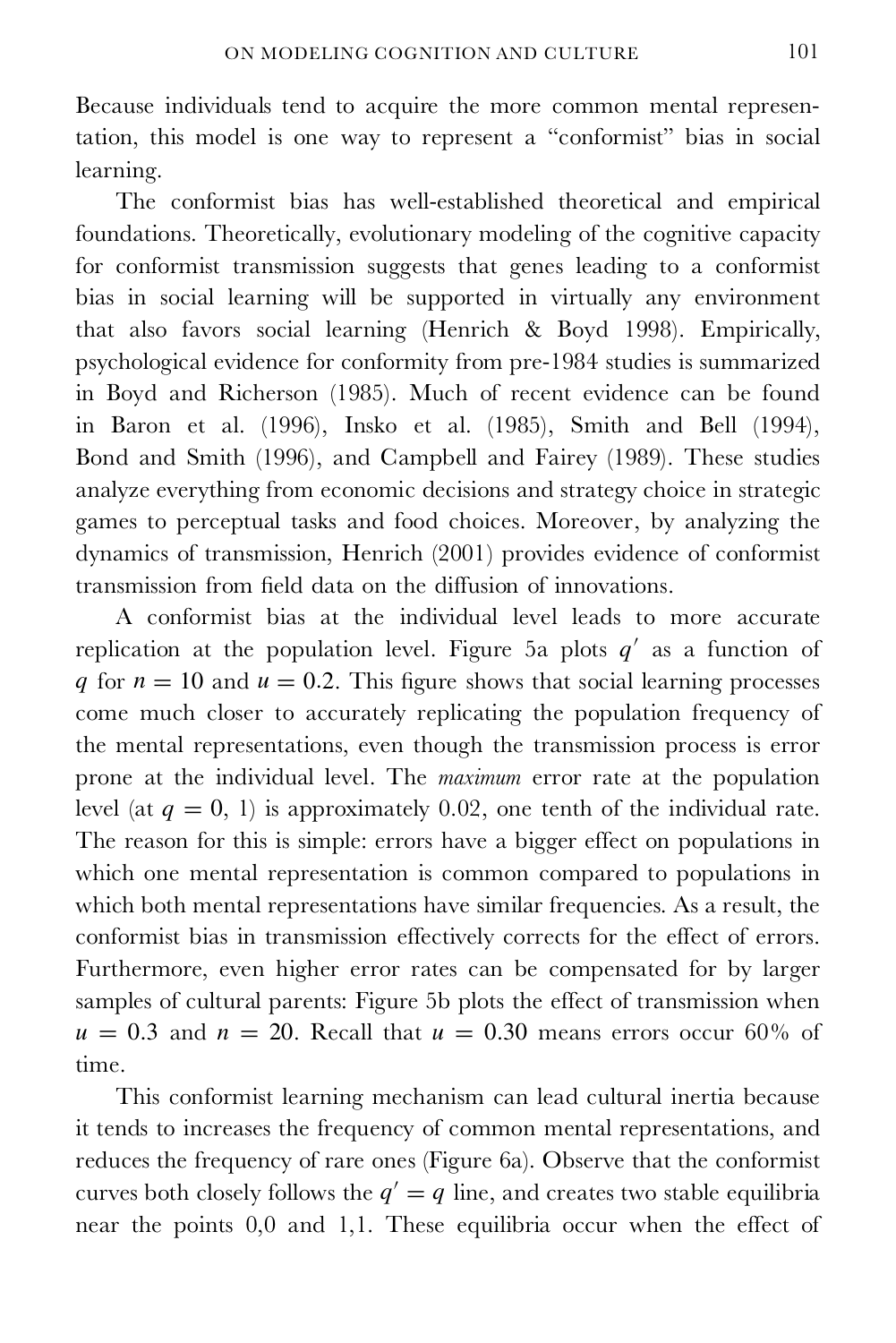

Figure 5. The post transmission frequency of a cultural representation as a function of the pre-transmission frequency when the error rate is high but there is a conformist bias in the cultural transmission rule. In the left panel (a) the error rate is 0.2 and then number of models is 10, while in the right panel (b) the error rate is 0.3 and the number of models is 20.

errors and the force of conformist transmission are balanced. Two initially different populations can remain different even in the same environment. Cultural inertia is created by conformist transmission even when error rates are high.

Conformist social learning also allows selective forces to generate more accurate adaptations to the environment. Suppose that individuals with mental representation A are twice as successful as individuals with representation  $B$  on average, and that the probability that individuals are chosen to be models is proportional to the ratio of an individual's success to the average success in the population ('prestige-biased transmission'). Figure 6b shows that when we combine prestige bias, conformist bias and high error rates the more successful representation readily spreads.

The combination of high error rates and a conformist bias does not result in the same kind of "frictionless" adaptation as genetic replication. Highly accurate, unbiased, genetic replication allows minute selective forces to generate and preserve adaptations over millions of years. Error prone cultural replication, even when "corrected" by a conformist bias, imposes modest, but still significant forces on the cultural composition of the population. This means that only selective forces of similar magnitude will lead to cumulative adaptation. We do not think this is a problem because the selective forces acting on cultural variation are probably much stronger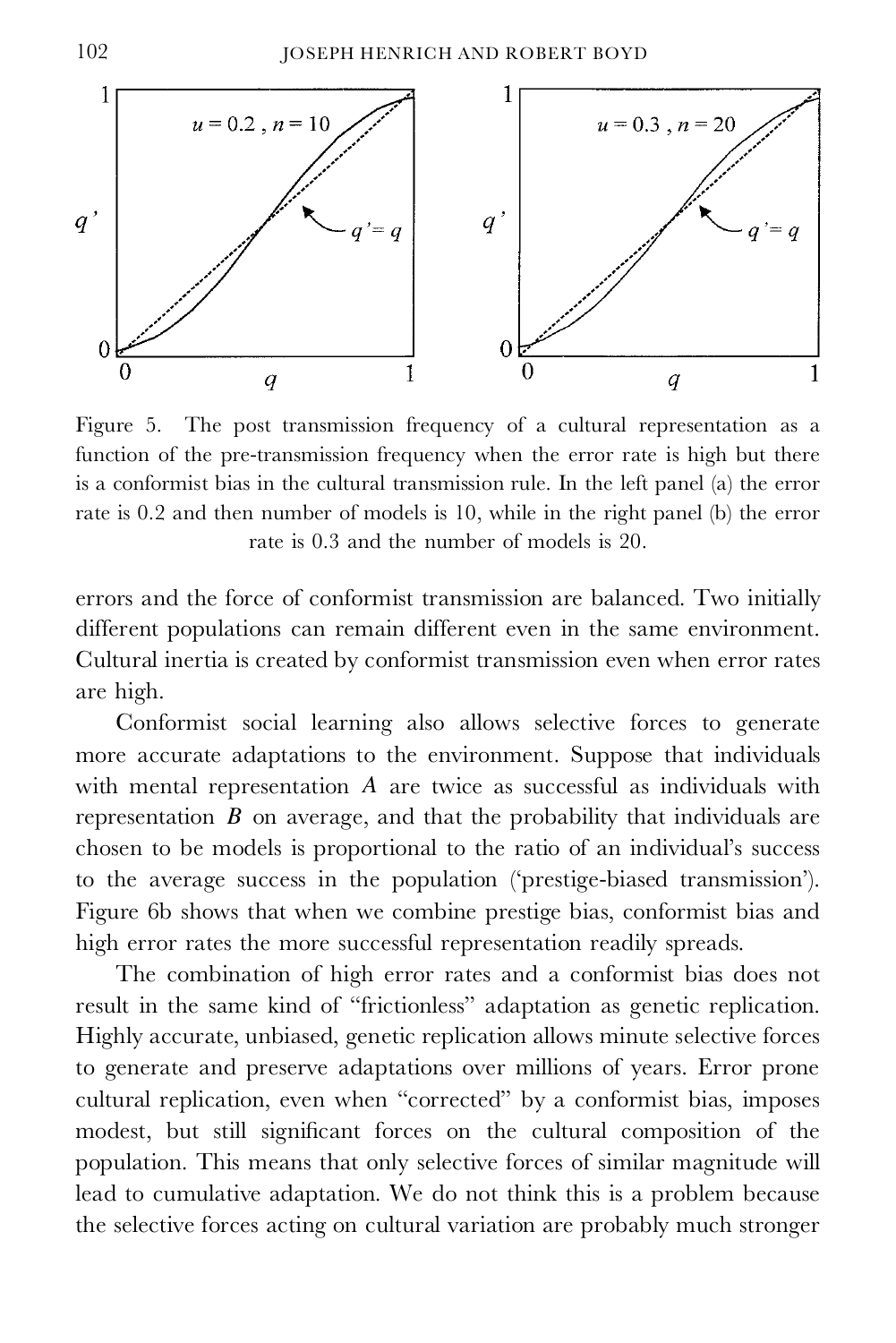

Figure 6. (a) The combination of conformist bias and very high error rate  $(u =$ 0.3) acts to preserve variation between groups because common representations tend to increase in frequency. (b) When more successful individuals are more likely to be imitated, the more successful variant spreads.

than those that shape genetic variation because they work on shorter time scales, and are often driven by psychological not demographic events e.g. the diffusion of innovations literature shows time scales of decades, not millennia (Rogers 1995).

# **Model 3: Adaptive evolution in a model without accurate replication or discrete representations**

Evolutionary theory predicts, and both field and laboratory data confirm, that individuals have a psychological propensity to copy particularly skillful, successful and prestigious individuals. We call this *prestige-biased transmission*; Henrich and Gil-White (2001) lay out the theory and summarize the empirical data. This tendency creates a selective force that can, under the right circumstances, generate cumulative adaptation. It is easy to see how this would work if cultural replication were accurate. Suppose populations vary in their ability to perform some important task, say prey tracking or arrow manufacturing techniques. Further, suppose that in choosing models, people preferentially imitate the techniques used by the best trackers in the group. If the mental representations that underlie the success of the best trackers can be accurately copied, the mean tracking success of the population will increase through time (Boyd & Richerson 1985, Ch. 8) because good trackers will leave more cultural 'descendants.' However,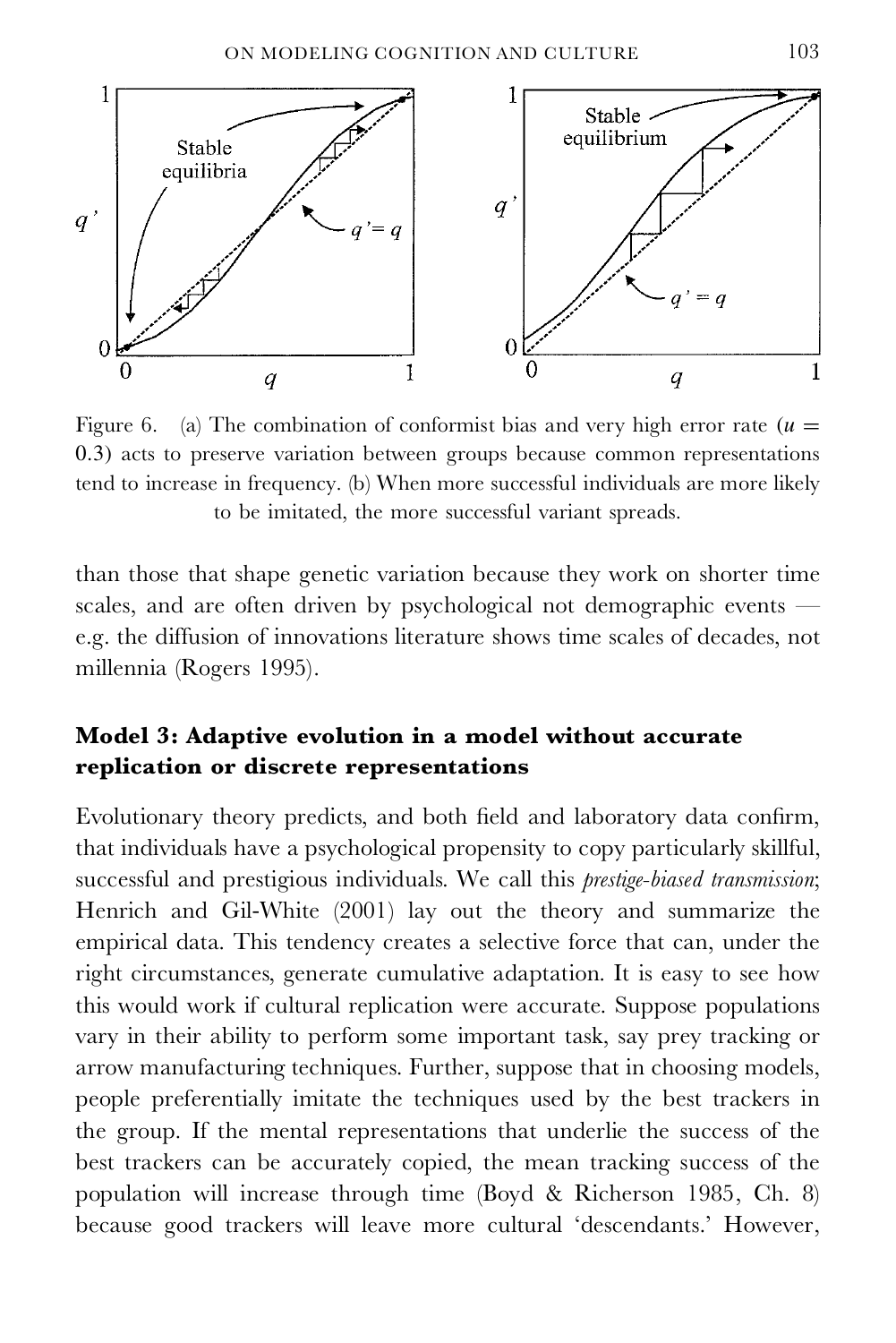Sperber (1996) and Atran (2001) have argued that, because cultural representations are not discrete, and cultural replication is inaccurate, selective forces, such as prestige-biased transmission, are unlikely to be important (Note, Atran et al. (in press) now modifies that position).

Here we show that prestige biased transmission can lead to cumulative adaptation, even when cultural transmission is inaccurate and representations are not discrete. Consider a population of  $N$  individuals who are numbered  $i=1,\ldots, N$ . Individual i has a z-value ( $z_i$ ). This value measures the individual's skill in some domain like canoe making, arrow manufacture or medicinal plant selection. Later we will show that z may measure either an individual's mental representation (e.g. how long they think arrows should be), or some phenotypic measure that aggregates many skills or measures success (like lifetime tapir kills). However, for now we assume that it is a mental representation. Each individual is also characterized by a variable  $f$  that specifies the relative likelihood that an individual will be chosen as a cultural model. If people's social learning attention is drawn to skilled hunters (and larger values of  $z$  lead to hunting skill), then  $f$  and  $z$  will have a positive partial regression coefficient (other things can affect  $f$  as well). The pool of individuals could represent the same group of individuals (same farmers) from one year to the next, or it could be different generations or cohorts.

Once again, we use the Price Equation to study the combined effects of selective transmission and inaccurate inference on continuous representations.

$$
\Delta \bar{z} = \underbrace{\text{Cov}(f_i, z_i)}_{\text{Selective Transmission}} + \underbrace{E(f_i \Delta z_i)}_{\text{Incomplete Inference}} \tag{11}
$$

 $\Delta \bar{z}$  is the change in the average value of  $z_i$  per time step. If  $\Delta \bar{z}$  is positive, then adaptive evolution is taking place because, for example, people are becoming better trackers or arrow makers.  $Cov(f_i, z_i)$  is the covariation between  $f_i$  and  $z_i$ , and gives the effect of selective cultural forces on  $\Delta \bar{z}$ . In this case, it captures our psychological tendency to copy successful/skillful people — here we will assume that all learners attempt to copy the most skilled individual.  $E(f_i\Delta\bar{z}_i)$  is the replicability-weighted average effect of all the individual intra-psychic transformations on cultural representations.

To capture the idea that inferential processes are incomplete and inaccurate, we assume that the inferential processes that underpin social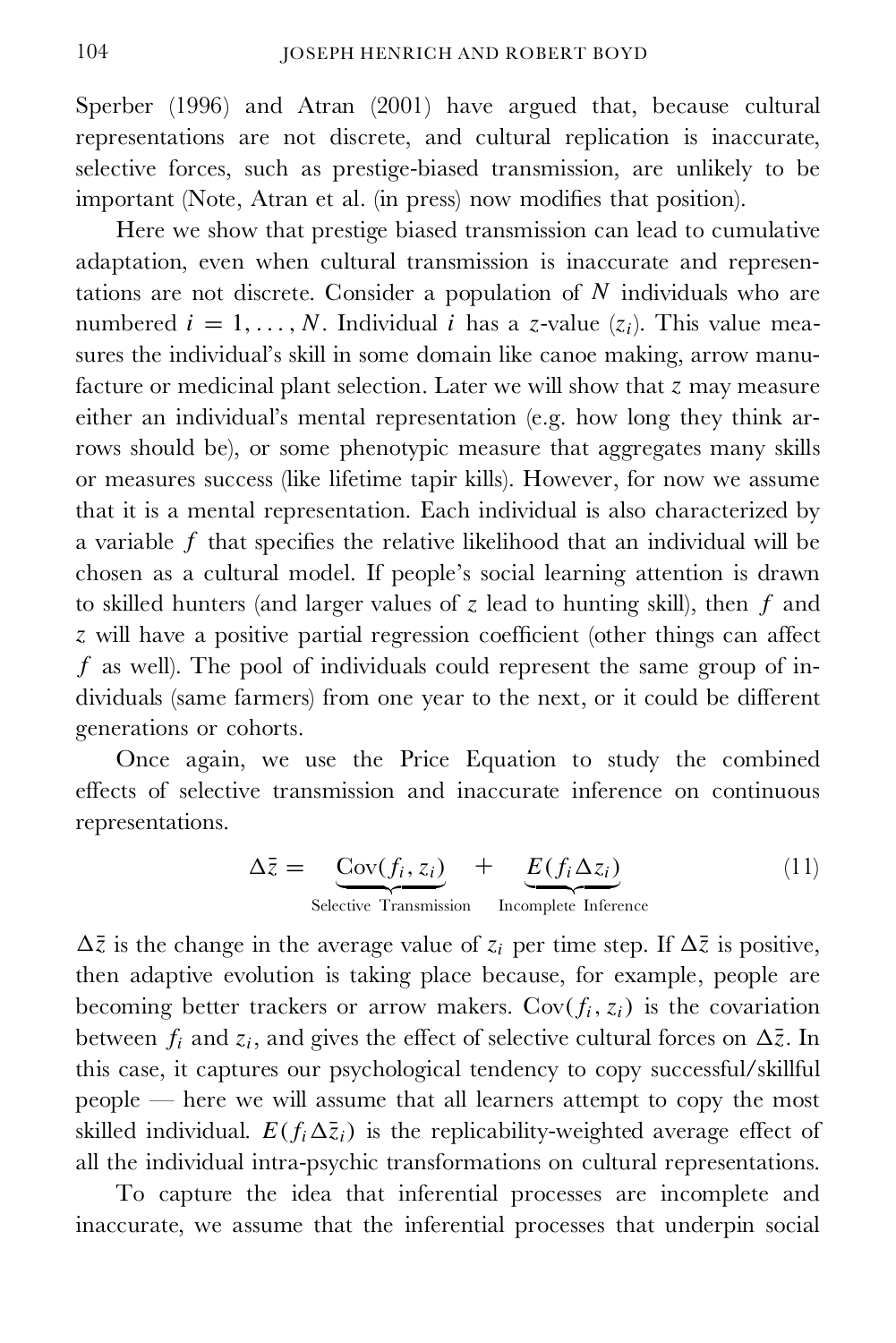learning are inaccurate in two senses: first, they are noisy, so that copiers never accurately replicate the z-value of their model, and second, they are biased so that the behavior acquired by copiers is, on average, less skilled than the behavior of their model. More formally (as illustrated in Figure 7), individuals who attempt to copy a model with z-value,  $z_i$ , end up with a z-value drawn from a Gumbel probability distribution <sup>7</sup> with mode  $z_i - \alpha$  and dispersion  $\beta$ . Typically, copiers construct representations that are on average worse than their model's z-values by an amount  $\alpha$ , but occasionally — through lucky guesses or errors — individuals construct representations that yield z-values higher than their model. The probability of that occurring for an individual is the area under the distribution to the right of the dashed line (the model's z-value). It's also worth noting that the probability of an exact copy is zero, and the probability of two people arriving at exactly the same copy is zero — no replicas in this model.

With these assumptions, equation (11) becomes:

$$
\Delta \bar{z} = -\alpha + \beta (\varepsilon + Ln(N)) \tag{12}
$$

The first term represents the effect of systematic errors and is always negative — it operates against adaptive evolution. In the second term,  $Ln(N)$  is the natural logarithm of  $N$ , the number of social learners in the population. The parameter  $\varepsilon$  is the Euler-gamma constant, which equals 0.577. The parameters  $\beta$ ,  $Ln(N)$  and  $\varepsilon$  are all always positive, so the second term is always positive  $-$  and favors adaptive evolution. This means that adaptive cultural evolution depends on the relative sizes of the two terms. Interestingly, the two components of inference, systematic bias (measured by  $\alpha$ ) and random noise (measured by  $\beta$ ), have opposite effects on adaptive evolution. Systematic bias operates against adaptive evolution, while noise — the tendency of individuals to make *different* inferences from observing the operation of the same underlying representation — *favors* adaptive evolution. The more individuals tend to make different inferences, the faster cultural evolution goes (or the more likely it is to be adaptive). Similarly, the larger the population of social learners,  $N$ , the faster adaptive evolution proceeds (or the more likely selective forces will favor adaptive processes).

 $7$ The specific form of this distribution does not qualitatively impact our results (see Henrich 2002 for more information).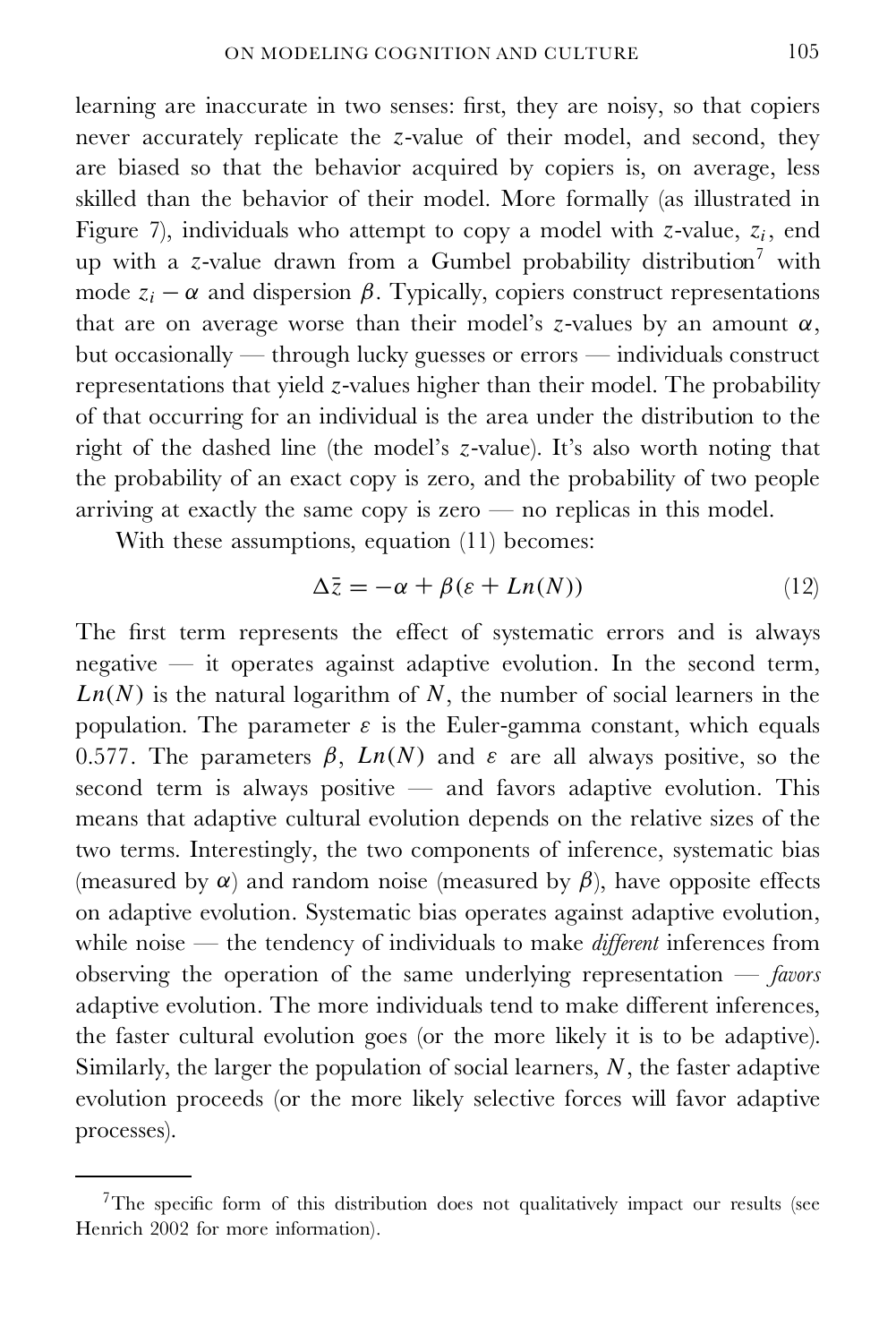

Imitator z, Value

Figure 7. A graphical representation of the assumptions of Model 3. Learners observe a model with a behavior  $z_i$ , given by the dotted line. They infer a value drawn from the probability density function. Their most likely value is  $\alpha$  less than the models value, and since larger values of z are better, this represents systematic error. However, there is some probability that individuals acquire larger values

(this is the area under the curves to the right of the dotted vertical line).

Setting  $\Delta \bar{z} > 0$  and solving (12) yields the conditions under which selective cultural transmission will drive adaptive cultural evolution:

$$
N^* > e^{\frac{\alpha}{\beta} - \varepsilon} \tag{13}
$$

 $N^*$  is the critical number of social learners necessary to produce cumulative adaptive cultural evolution for a specified set of inferential processes  $(\alpha, \beta)$ . Figure 8 plots this inequality and graphically shows the conditions under which selective transmission will drive adaptive evolution.

This result provides several insights about cultural adaptation in a noisy environment. First, cumulative adaptive evolution is facilitated by both a large pool of social learners and an inferential tendency to make different "mistakes" (large  $\beta$ , a tendency for individuals to form quite different representations). This finding contradicts Sperber (1996) and Atran (2001), who have argued that because cultural transmission leads to different representations in each individual's mind, cumulative cultural evolution is not possible. Second, no matter how poor individuals are at imitating,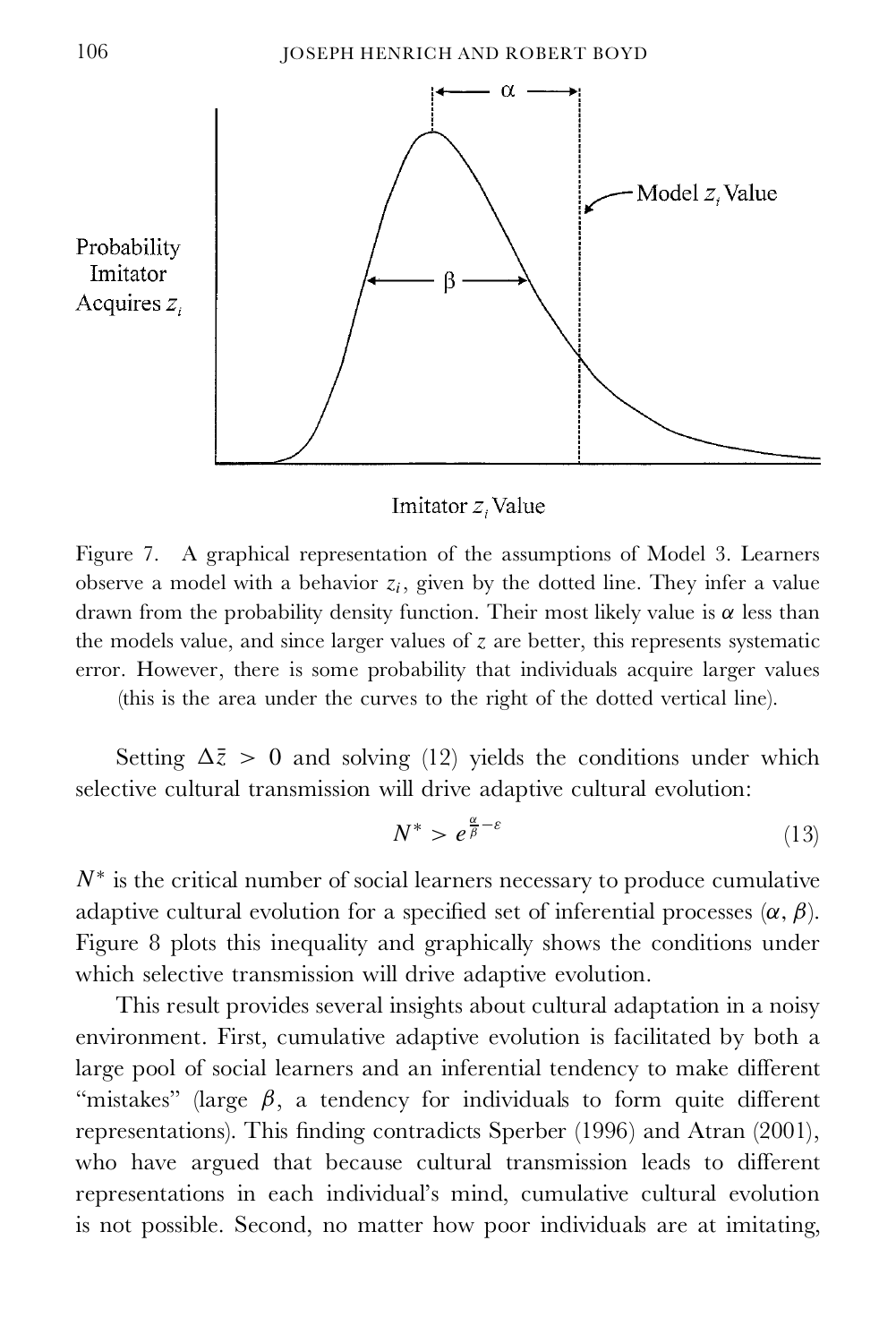there are some values of  $\beta$  and N that generate cumulative evolution elsewhere Henrich (2002) has shown how a sudden drop in population size  $(N)$  initiated a process of technological devolution in Tasmania over the last 8,000 years. So, both the social environment and the nature of cognition influence the conditions for cumulative adaptation. Looking only at the inferential processes and the conditions for adaptation, what matters is not  $\alpha$ , but  $\alpha/\beta$ . So, if the typical inaccuracy of copies doubles  $(\alpha)$ , while the variation in different representations triples, cumulative adaptation will still occur. However, the model also illustrates that in particular cultural domains — those with large  $\alpha$  and small  $\beta$  (e.g., some religious beliefs) — we may not expect to observe cumulative adaptation. Finally, having incorporated Sperber, Atran and Boyer's claims about the nature of culture into this simple model, that bears no resemblance to genetic models (other than both being about evolutionary processes), we derived insights that are not obvious from verbal reasoning alone.

Sperber, Atran and Boyer have argued that evolutionary models cannot be applied to phenotypes (or public representations) alone; they are applicable only if there are identified 'units' of transmission. This is not the case, and suggests a failure to apprehend the more general nature of evolutionary processes (Boyd and Richerson 2000). Neither genetic, nor cultural evolutionary, models require 'units of transmission'



Figure 8.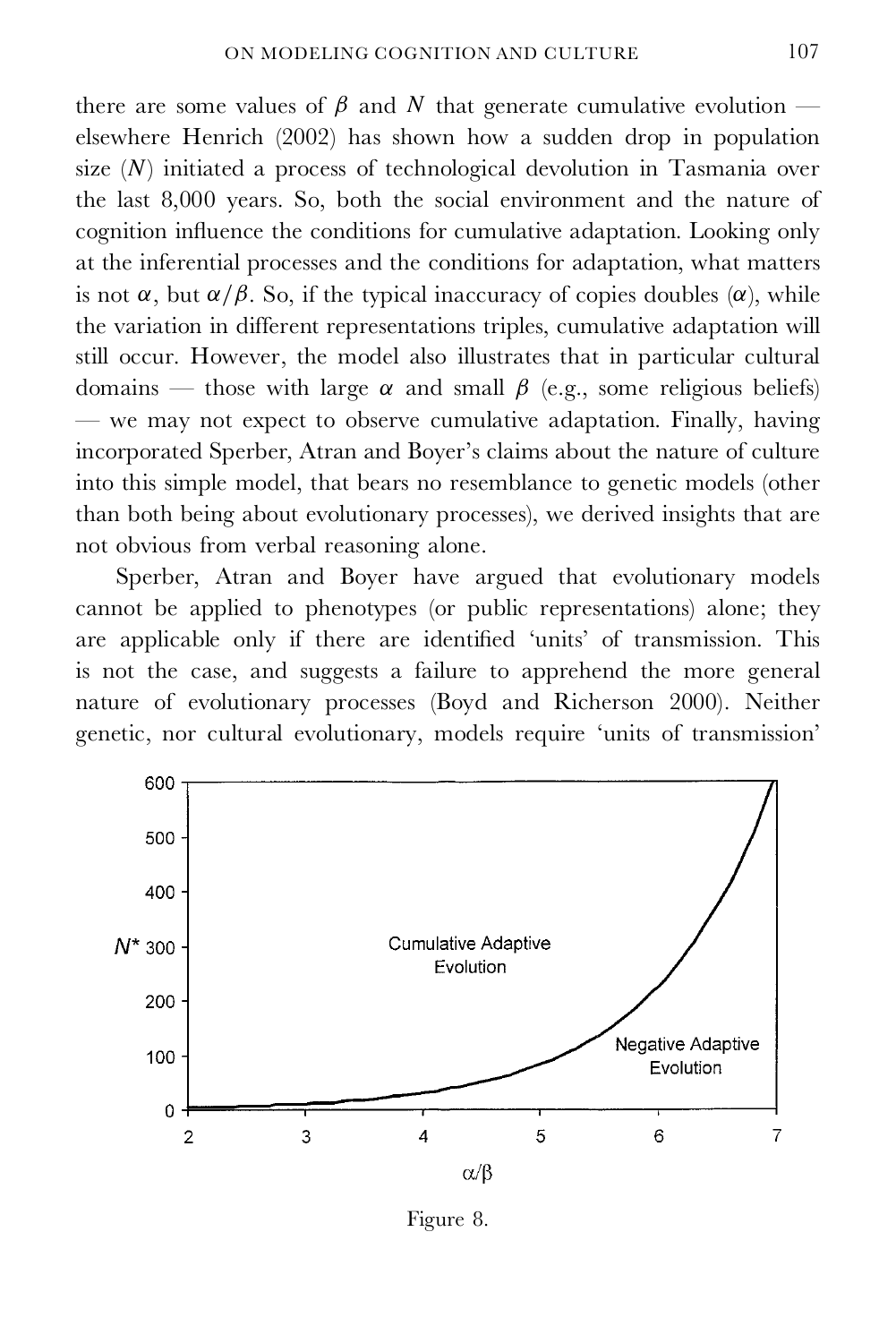— genetic evolutionary models were providing insights into the nature of evolution long before anyone knew anything about DNA discreteness or replication, and genetic models of quantitative characters, like height, still ignore these "units." The most general form of the Price Equation, for example, is exact for anything one can measure about the constituent parts of any evolutionary system. This feature allows us to study the evolution of, and interrelation between, phenotypically expressed behavior ("public representations") and the epidemiology of the underlying mental representations. Suppose now, instead of a mental representation of a skill,  $z$  measures success in some domain such as hunting (perhaps quantified in lifetime tapir kills), combat (in 'heads-taken'), canoe making, or farming (in sacks harvested per hectare of wheat sown). Equation (11) would still govern the evolution of z. However, if we wanted to get at the underlying mental representations that produce particular values of  $z$ , we would have to specify how each mental representation contributes to individuals' behavioral expressions (to their success). For illustrative purposes, suppose  $z$  is hunting returns (a phenotypic measure) and  $y$  and  $\phi$  are mental representations related to prey pursuit time and arrow length — presumably there are many more relevant representations for hunting. Using a linear regression equation, we can express the causal relationship of between mental representations y and  $\phi$  on success, z, as follows.<sup>8</sup>

$$
z_i = \mu + \lambda_1 y_i + \lambda_2 \phi_i + \varepsilon_i \tag{14}
$$

The  $\lambda$ 's give the relative contribution of an individual's y and  $\phi$  mental representations to the observed success,  $z_i$ .  $\varepsilon_i$  gives uncorrelated random error, and  $\mu$  specifies the constant term. With this, we can express the change in the average value of representation y as:

$$
\Delta \bar{y} = \underbrace{\text{Cov}(f_i, y_i)}_{\text{Selective Transmission}} + \underbrace{E(f_i \Delta y_i)}_{\text{Incomplete Inference}} \tag{15}
$$

But, because an individual's likelihood of being selected as a cultural model depends on  $f$ , and  $f$  depends on individuals observing  $z$  (e.g., hunting

 ${}^{8}$ In general, we can do this for any number of mental representations, and study the interaction of different mental representations.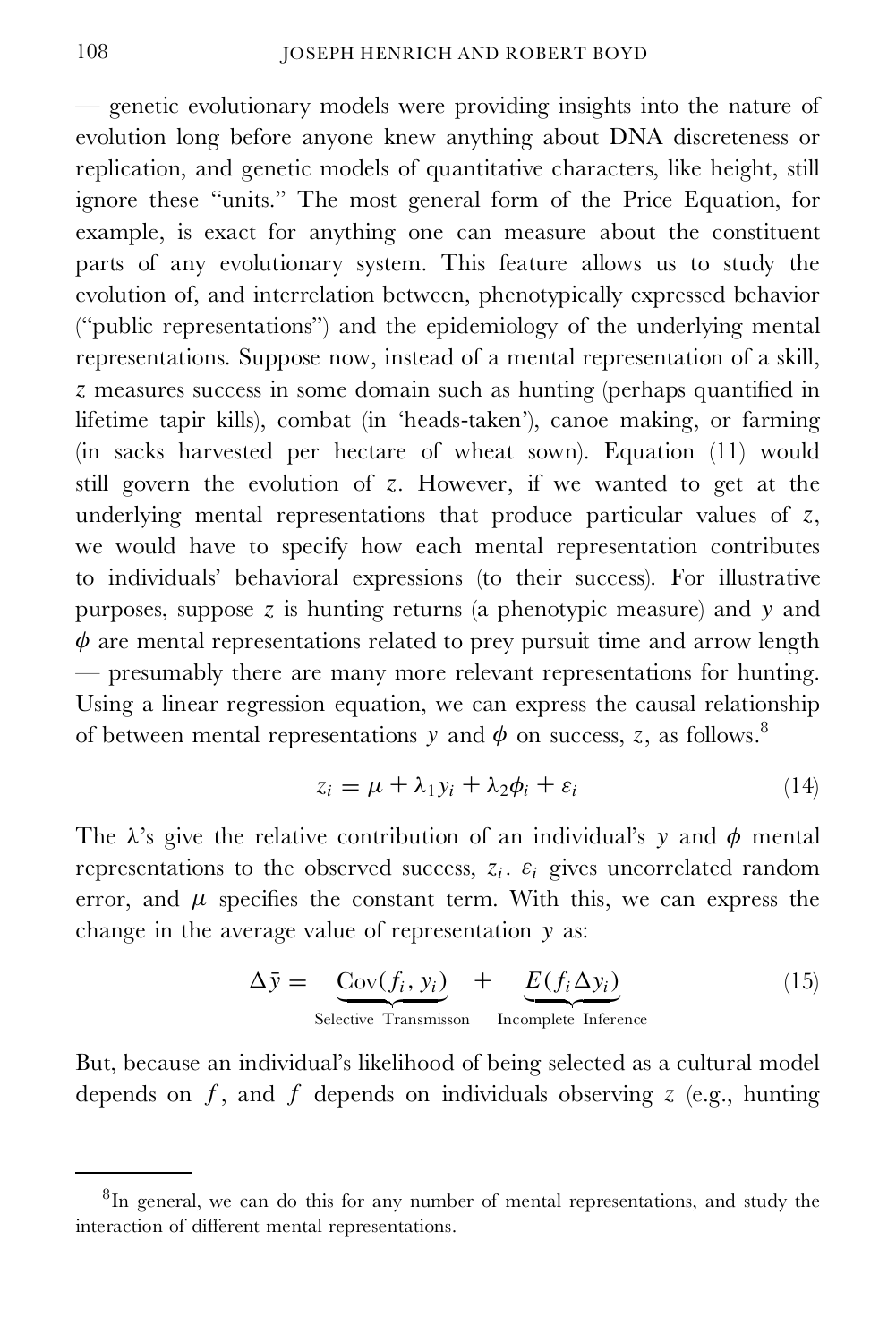returns), then this can be rewritten as,

$$
\Delta \bar{y} = \underbrace{\lambda_1 \rho \text{Var}(y_i)}_{\text{Selective Transmission}} + \underbrace{E(f_i \Delta y_i)}_{\text{Incomplete Inference}} \tag{16}
$$

where  $\rho$  is the partial regression coefficient on f on z. The introduction of  $\lambda_1$  shows us that effective transmission of y depends on how much it affects z. The  $\Delta y_i$  term would have the same form as above; it depends on how difficult it was to infer the underlying  $y_i$  by observing the models' behavior. The reminder of the derivation proceeds as above.

## **Conclusion**

Formal models help us develop a more complete of understanding of cog nition and culture. Our minds are not well equipped to understand the population-level outcomes that arise from numerous minor interactions, weak cognitive biases, random errors, migration rates and micro-level de cisions. The history of population ecology, epidemiology and evolutionary biology over the last 40 years provides strong evidence that simple mathe matical models provide powerful tools for understanding such problems.

The simple models described in this paper yield several findings that challenge the untutored intuitions of many:

- 1. Strong attractors generate replicator dynamics, such that weak selective forces determine the final state of the system. The stronger the attractors, the better the assumption of discrete-trait replicator dynamics.
- 2. Conformist transmission can compensate for even very high error rates in social inference in a manner that violates the intuitions imported from genetics. Prestige-biased transmission combines with conformist transmission to spread adaptive representations; together they predict the conditions for inertia and change.
- 3. Adaptive cultural evolution can occur even when representations are continuous and inferences are biased against adaptation. Poor inferences can be compensated for by larger pools of social learners, or greater amount of random error (i.e., by the fact that people don't all make the same inferential mistakes).
- 4. Discrete units of transmission are not necessary for adaptive evolution, Dawkins (1976, 1982) claims notwithstanding.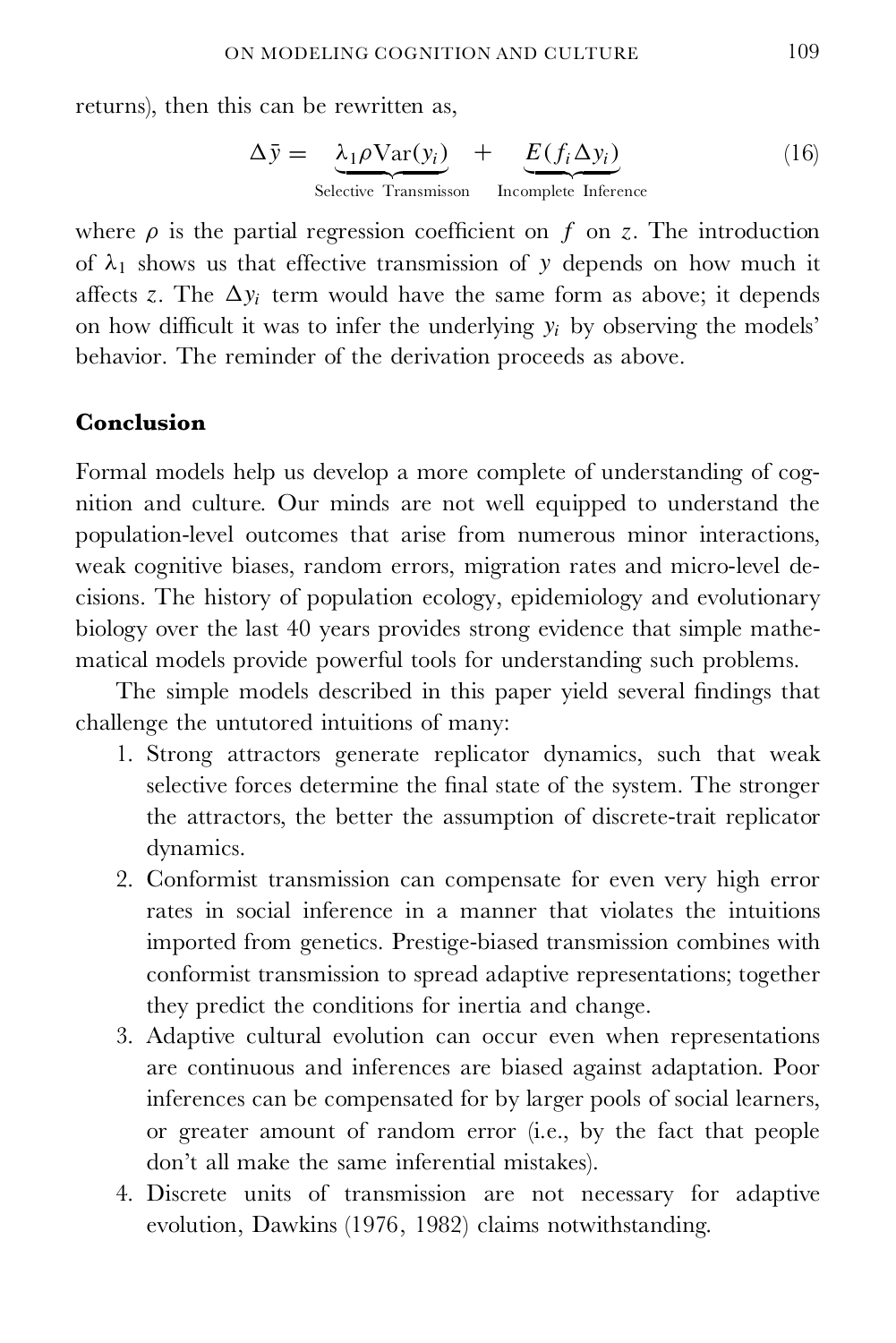The crux of Sperber, Atran and Boyer's position is that the transmission of culture requires domain specific cognitive mechanisms, and that therefore that population dynamic models of culture proceed from unten able assumptions. We accept that social learning, like all other forms of learning, requires innate expectations about objects in the environment and the nature of relationships among them. How these innate structures shape the human mind is obviously of great importance for understanding human culture. The mistake is to see these ideas as incompatible with making population dynamic models of cultural change. It will never be enough to focus on the mind and ignore the interactions between differ ent minds. To keep track of such interactions some kind of population dynamic models will be necessary. What is needed is both more effort by coevolutionary theorists to incorporate rich cognition into formal models of social learning, and more effort by cognitive scientists to consider how innate cognitive structure interacts with social processes and the cognition of social learning to influence the epidemiology of representations and its associated behavioral products.

#### **REFERENCES**

#### ATRAN, S.

- 2001 The trouble with memes: Inference versus imitation in cultural creation. *Human Nature* 12(4):351-381.
- 2002 *In gods we trust: The evolutionary landscape of religion*. New York: Oxford University Press.

ATRAN, S., MEDIN, D., ROSS, N., LYNCH, E., VAPNARSKY, V., UCAN EK', E.,

COLEY, J., TIMURA, C. & BARAN, M.

(in press) Folkecology, cultural epidemiology, and the spirit of the commons: A garden experiment in the Maya lowlands, 1991-2001 . *Current Anthropology* 43(3).

BARON, R., VANDELLO, J. & BRUNSMAN, B.

1996 The forgotten variable in conformity research: impact of task importance on social influence. *Journal of Personality* & Social Psychology 71(5):915-927.

#### BLACKMORE, S.

- 1999 *The Meme Machine.* Oxford: Oxford University Press.
- BOND, R. & SMITH, P.B.
	- 1996 Culture and conformity: a meta-analysis of studies using Asch's (1952b, 1956) line judgment task. *Psychological Bulletin* 119(1):111-137.
- BOYD, R. & RICHERSON, P.J.
	- 1985 *Culture and the Evolutionary Process.* Chicago, IL: University of Chicago Press.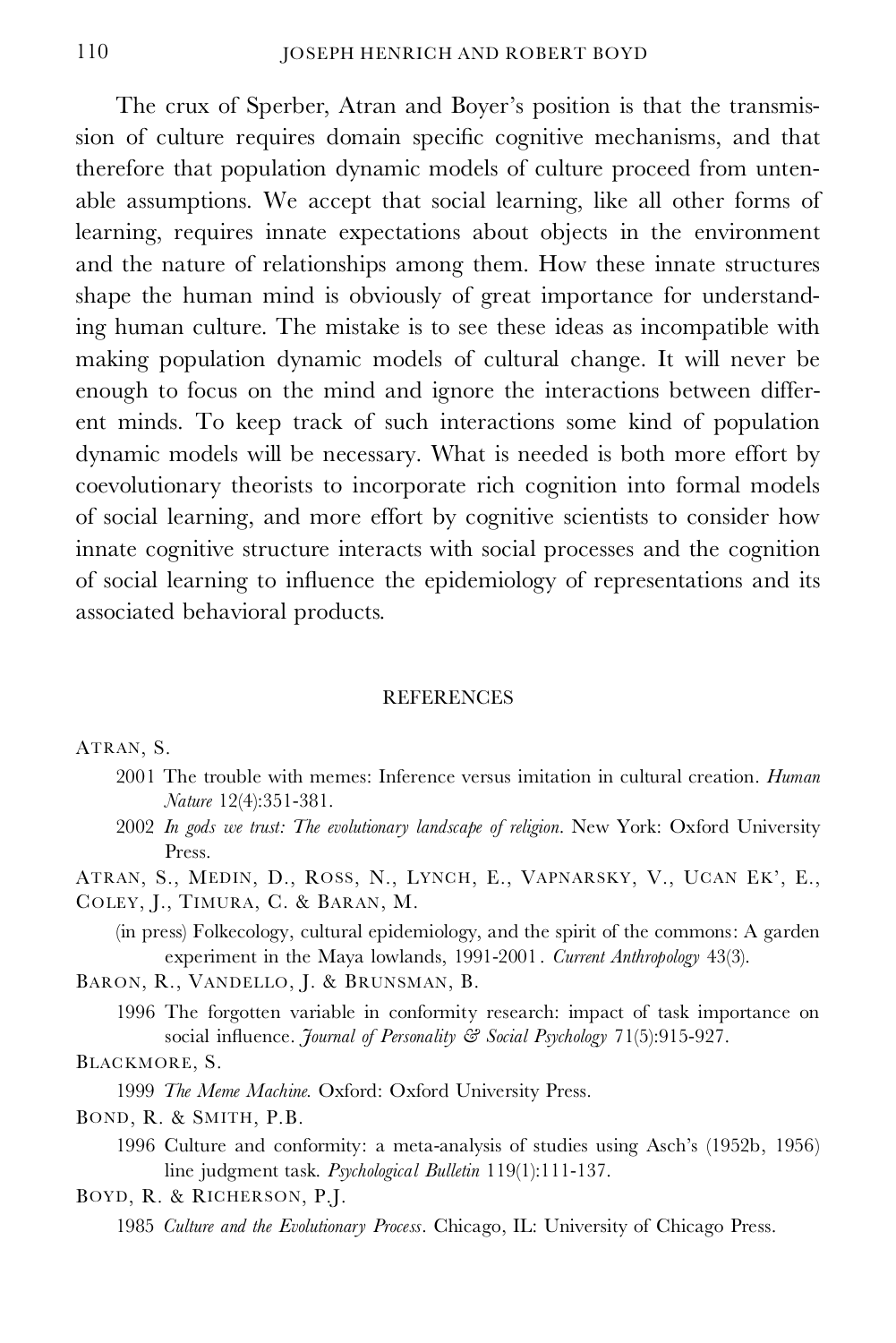2000 Memes: Universal Acid or a Better Mouse Trap. R. Aunger (editor), *Darwinizing Culture: The Status of Memetics as a Science* (pp. 143-162). Oxford: Oxford University Press.

#### BOYER, P.

- 1994 *The Naturalness of Religious Ideas.* Berkeley: University of California.
- 1999 Cognitive tracks of cultural inheritance: how evolved intuitive ontology governs cultural transmission. *American Anthropologist* 100(4):876-889.

CAMPBELL, J.D. & FAIREY, P.J.

1989 Informational and normative routes to conformity: the effect of faction size as a function of norm extremity and attention to the stimulus. *Journal of Personality & Social Psychology* 57(3):457-468.

CAVAILLI-SFORZA, L.L. & FELDMAN, M.

1981 *Cultural Transmission and Evolution.* Princeton: Princeton University Press.

#### DAWKINS, R.

1976 *The Selfish Gene.* Oxford: Oxford University Press.

1982 *The Extended Phenotype.* Oxford: Oxford University Press.

DENNETT, D.

1995 *Darwin's Dangerous Idea*. London: Penguin Press.

HENRICH, J. & BOYD, R.

1998 The evolution of conformist transmission and the emergence of between-group differences. *Evolution and Human Behavior* 19:215-242.

#### HENRICH, J. & GIL-WHITE, F.

2001 The Evolution of Prestige: freely conferred deference as a mechanism for enhancing the benets of cultural transmission. *Evolution and Human Behavior* 22(3):165-196.

#### HENRICH, J.

- 2001 Cultural transmission and the diffusion of innovations. *American Anthropologist* 103(4):1-23.
- 2002 Demography and Cultural Evolution: How adaptive cultural processes produced maladaptive losses in Tasmania. http://webuser.bus.umich.edu/henrich/

INSKO, C.A., SMITH, R.H., ALICKE, M.D., WADE, J. & TAYLOR, S.

1985 Conformity and group size: the concern with being right and the concern with being liked. *Personality & Social Psychology Bulletin* 11(1):41-50.

LESLIE, A.M.

1994 ToMM, ToBY, and Agency: Core architecture and domain specificity. In: L.A. Hirschfeld & S.A. Gelman (eds), *Mapping the Mind: Domain specicity in cognition and culture* (pp. 119-148). Cambridge: Cambridge University Press.

LUMSDEN, C. & WILSON, E.O.

1981 *Genes, Mind and Culture.* Cambridge: Harvard University Press.

PRICE, G.R.

1972 Extensions of Covariance Selection Mathematics. *Annals of Human Genetics* 35:485- 490.

<sup>1970</sup> Selection and Covariance. *Nature*, 520-521.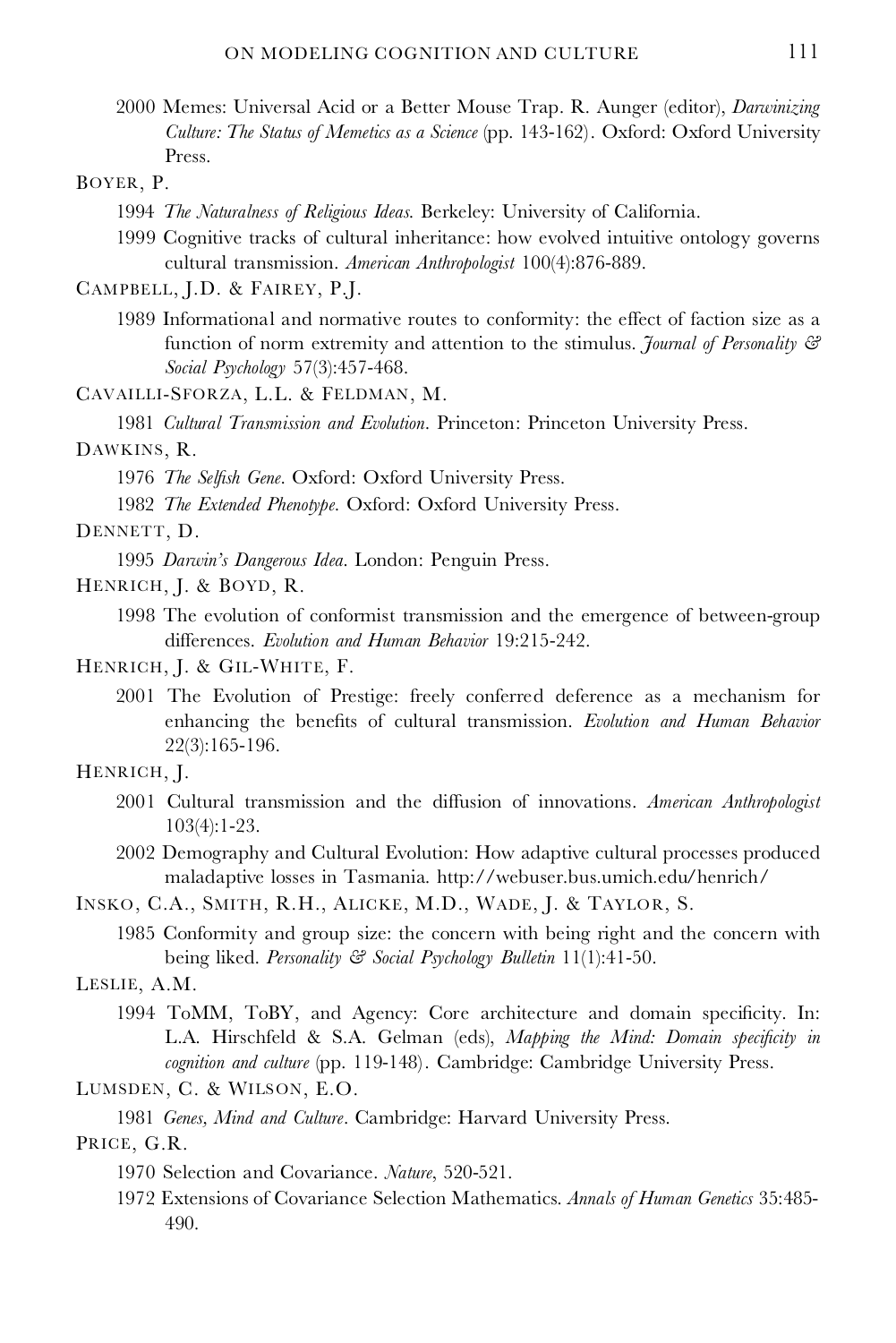### ROGERS, E.M.

1995 *Diffusion of Innovations.* New York: Free Press.

SMITH, J.M. & BELL, P.A.

1994 Conformity as a determinant of behavior in a resource dilemma. *Journal of Social Psychology* 134(2):191-200.

## SPERBER, D.

- 1996 *Explaining Culture: a Naturalistic Aapproach.* Oxford, UK. Cambridge, Mass: Blackwell.
- YOUNG, H.P. & BURKE, M.A.
	- 1998 Competition and custom in economic contracts: A case study of illinois agriculture. *American Economic Review* 93(3):559-573.